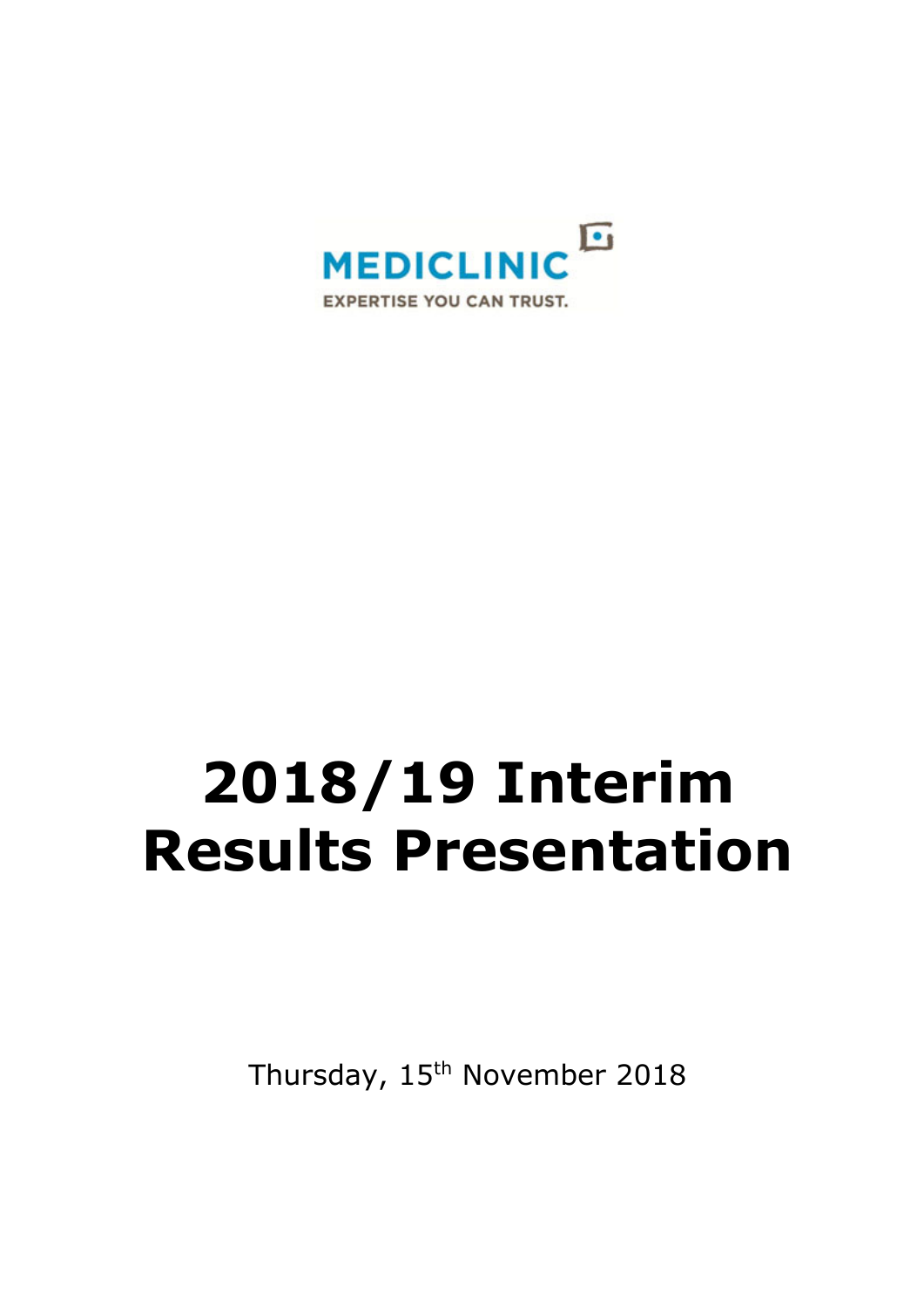# **Welcoming Remarks**

# James Arnold *Head of Investor Relations, Mediclinic International*

#### **Welcome**

Good morning and thank you very much for joining Mediclinic International's 2019 Interim Results audio webcast. I'm James Arnold, Head of Investor Relations. Today, joining me is Ronnie van der Merwe, CEO and Jurgens Myburgh, CFO. We'll start the webcast with prepared remarks and then proceed to the Q&A. For the Q&A, please limit your questions to one or two so that we enable other participants to also ask questions and as many as possible.

As always, before we begin, I would like to remind you of the forward-looking statement and disclaimer on page two of the presentation. With that, I will hand over to Ronnie. Thank you.

# **Introduction**

Dr Ronnie van der Merwe *CEO, Mediclinic International* 

#### **Opening Remarks**

Thank you, James. Welcome everybody. Good morning and thank you very much for joining us on this results presentation this morning. Thank you for your interest in Mediclinic. We really appreciate your attention. With me today, as James said, Jurgens Myburgh, our Group CFO. Jurgens will take you through the numbers a little bit later, after I've done my overview.

#### **Operational Summary**

In terms of my overview – and I'm on slide five  $-1$  would like to make a couple of comments as introduction while we are here today to report on the financial performance of the Group and this is my first since becoming CEO in June.

#### *Swiss division*

We clearly need to focus on our Swiss division, given the disappointing performance that we experienced at Hirslanden, which we reported on at the time of the trading update, and which is evidently reflected in our first-half numbers. I'm going to take some time to discuss the significant impact of those regulatory changes on the whole Swiss market, the uncertainty this created, as well as the actions we are taking.

I'm acutely aware of our shareholders and that – how they have suffered through this period of regulatory change. That's why it's been my number one priority since taking over my role. I'm working together with a new management team in Switzerland, and we are taking action to adjust Hirslanden to the changing Swiss healthcare landscape as it evolves.

However, we should also not lose sight of the fact that around 65% of our Group earnings were generated from our other two operating divisions.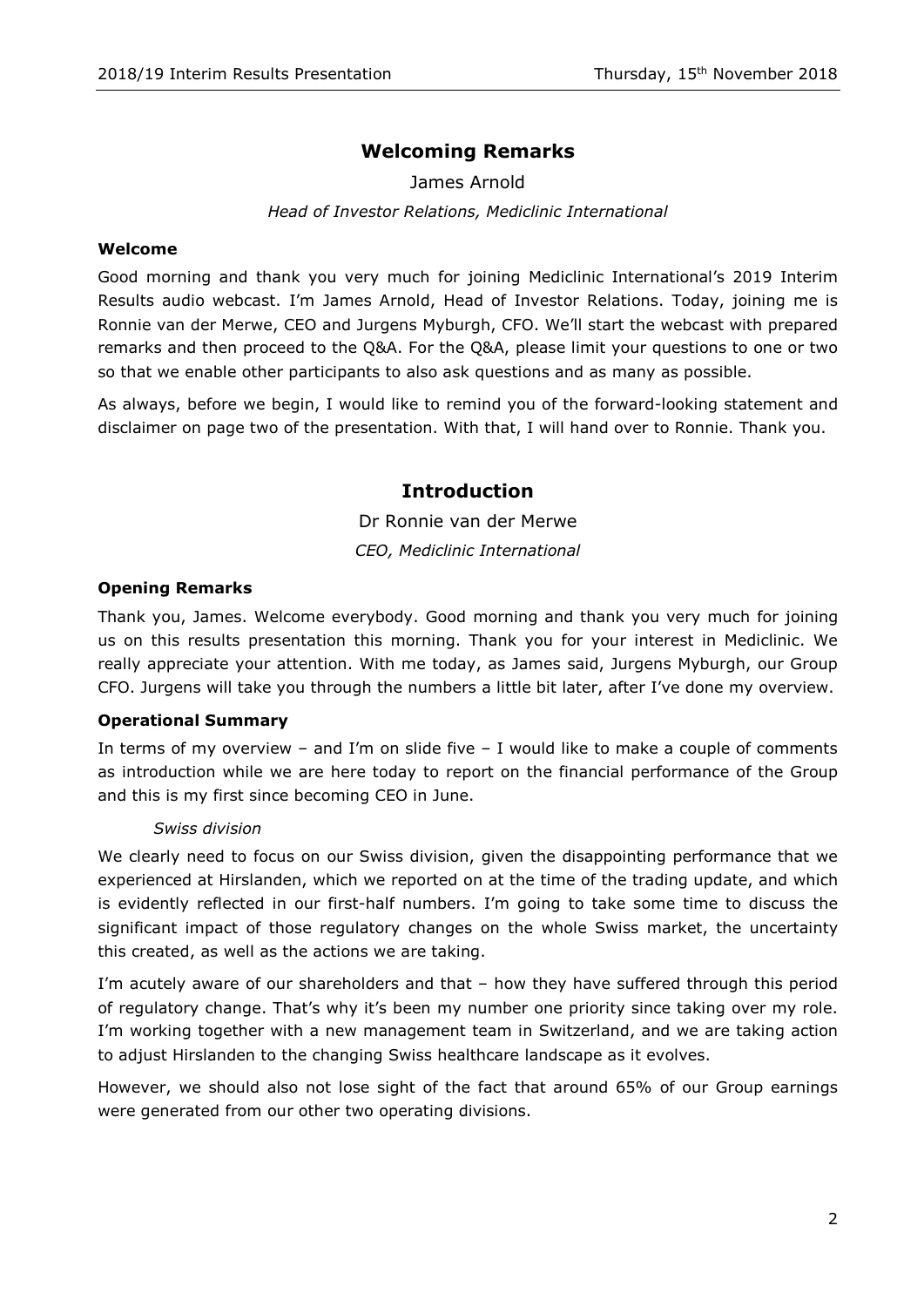#### *South Africa*

In Southern Africa, excellent operational performance was delivered across our portfolio of 51 hospitals. We've also continued to make progress on our strategy to expand across the continuum of care, where we see growing opportunities in primary care as well as in the day clinic setting.

#### *Middle East*

In the Middle East, which is a growth engine for the Group, we continued the growing momentum in the first half of the year. Sustained growth over the coming years is supported by selected expansion projects across the region. We achieved a key milestone in this regard in September when we successfully opened our 182-bed Mediclinic Parkview Hospital on the south side of Dubai, both on time and within budget.

#### **Financial Summary**

Onto the financial summary slide, I'm going to turn briefly to the Group financial summary for the first half. Jurgens will obviously deal with this in much more detail shortly. Despite local currency revenue growth and margin expansion in Southern Africa and the Middle East, you can clearly see reflected across the numbers the significant impact that the regulatory changes in Switzerland have had through the recent tariff reductions and the less favourable patient insurance mix as a result of that.

#### *Specific results*

As a result, the EBITDA margin of the Group fell by 110 basis points to 15.4%. Below the operating profit line, we've seen the benefits of lower net finance costs related to our recently refinanced debt facilities. Our earnings per share declined 9% compared to previous year. We've, today, announced that the interim dividend will be maintained at 3.20 pence per share.

Looking ahead, we still expect the customary seasonal benefits in Switzerland and the Middle East to deliver strong Group performance in the second half. Guidance for the full year 2019 remains unchanged.

#### **Swiss Regulatory Environment**

#### *Hirslanden operating update*

Now, on to my operational review and specifically Switzerland, starting with what has happened. I'm going to take you through the Swiss regulatory changes that led to our disappointing performance at Hirslanden and impacted in the shortest space of time possible.

Since the first half of 2017, we've been reporting on the Swiss government's plans to implement regulatory changes in the healthcare market. Two of them - TARMED reduction of tariffs and outmigration. These changes which applied to all providers in the Swiss healthcare sector are all about reducing tariffs, either directly through existing outpatient clinical codes or through lower reimbursement for procedures that were previously billed on a higher inpatient tariff.

#### *Hirslanden major investment programme*

In anticipation of this kind of development, Hirslanden embarked on a major investment programme, called Hirslanden 2020, in 2014. The programme consists of three components. The first component, called HIT2020, aims to improve the Hirslanden corporate model and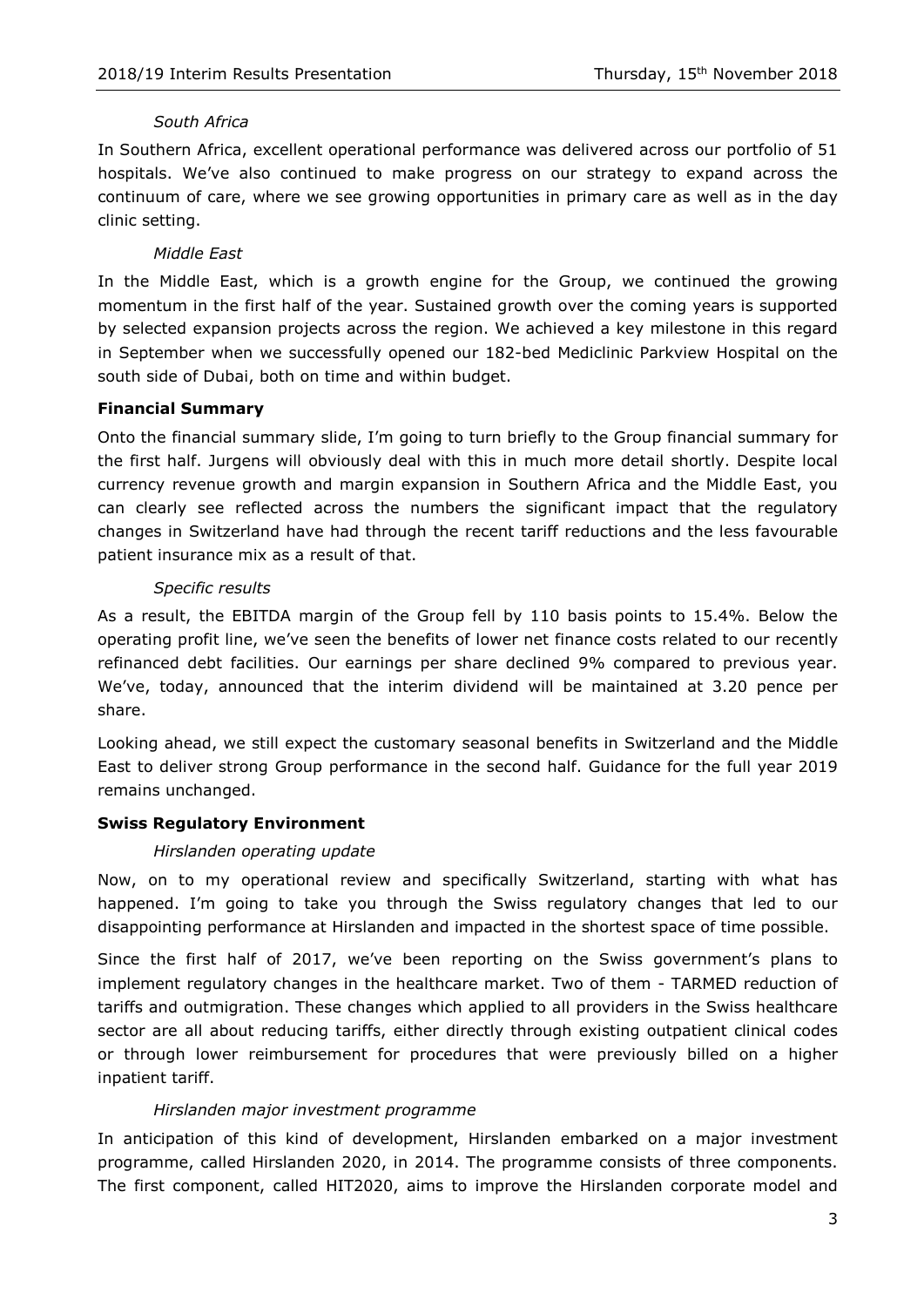cost base through standardising, centralising and simplifying all back-office processes and IT systems.

The second component was focused on evolving the outpatient and day-care surgery delivery model to deal with the growing requirement for outpatient activities and procedures in a costefficient manner. Here we are opening outpatient surgery units (OSUs), outpatient medical centres or consultation centres, as well as doctor's consulting rooms. It also focuses on reconfiguring theatres, recovery areas, improving patient flows in existing hospitals to treat the growing volume of surgical day cases in a cost-efficient way.

The third component of this big project is called WE2020. It's focused on the cultural and leadership changes necessary to ready the organisation for these anticipated changes.

#### *Speed of change faster than expected*

However, despite all the work already done and awareness in the market of these impending regulatory changes on the way, what has really surprised us in the first half of the year was the speed of change caused by this outmigration. Primarily, there were three factors that proved more challenging to predict:

- Firstly, insurance have pre-applied these regulatory tariff changes across cantons ahead of the planned federal rollout that was scheduled for 1 January 2019.
- Secondly, the exclusion criteria we expected to be applied has been changing and getting stricter. The final list was published three weeks ago. This means volumes we expected would remain as inpatients due to age and comorbidity related matters were no longer eligible and instead moved to the reduced outpatient tariff.
- And thirdly, while we were able to attract volumes to fill the inpatient capacity created by the forced outmigration of these treatments, that came with a less favourable insurance mix, with a larger than expected component of lower tariff general insurance patients.

So, in effect, while we've maintained inpatient activity, it has become at the expense of margin.

Because of these factors and the speed of change, Hirslanden has not been able to implement the cost-saving programmes and outpatient delivery models fast enough across the business to mitigate the impact of these regulatory changes.

#### **Significant Tariff Reductions**

#### *TARMED*

Onto the next slide, just quickly summarising tariffs – the TARMED aspect of this regulatory change. This is the easy one to explain. The national outpatient tariff framework of around 4,000 clinical treatment codes. The provisional tariff reductions for this list came into effect from 1 January 2018. And by the end of this calendar year, the guided CHF25 million impact on the Hirslanden's EBITDA will be in the base.

That's a simple one to explain. But, nonetheless, still had a material impact on our financial performance, despite mitigating actions taken by the business around staffing levels and other inefficiencies.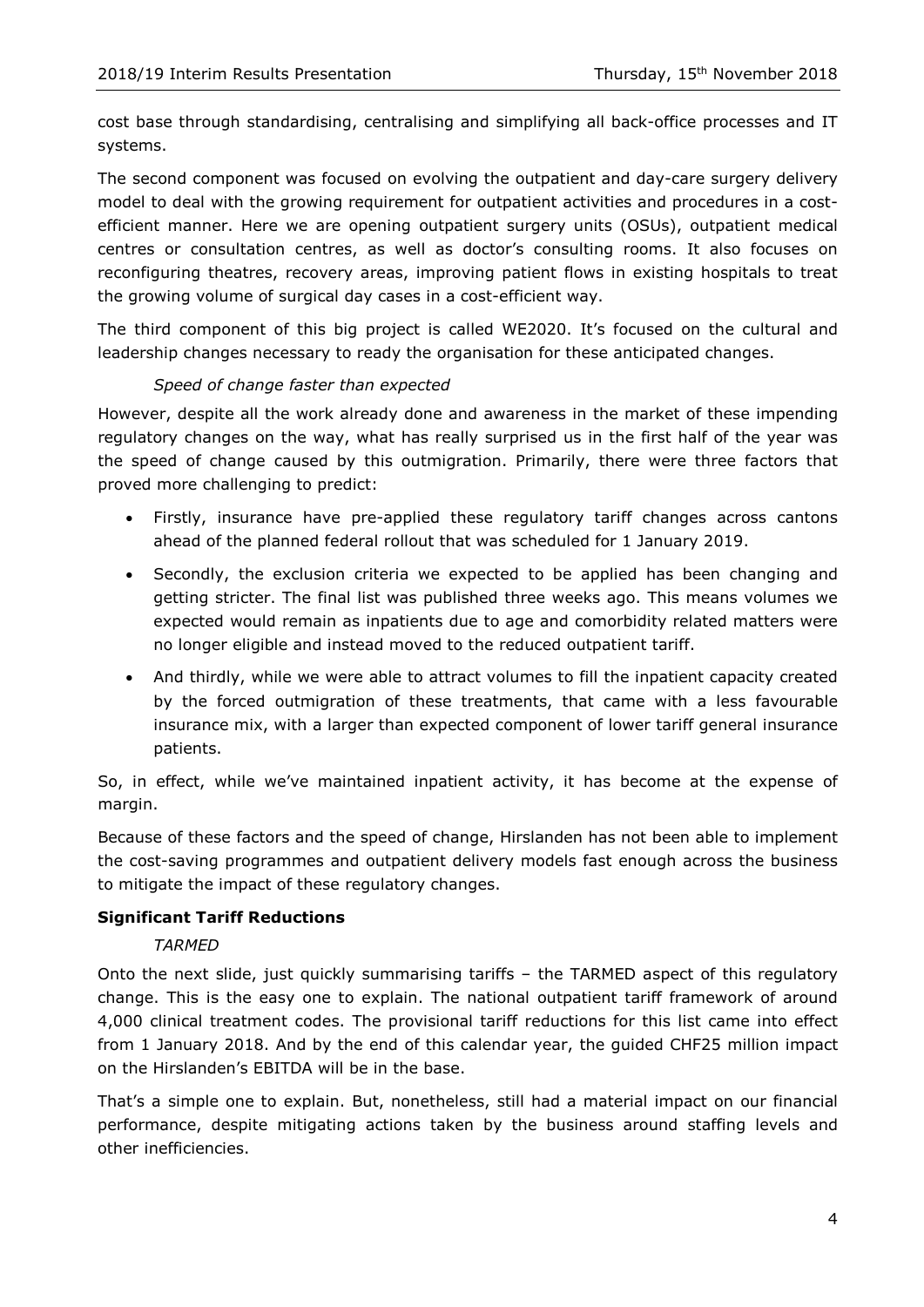#### *Outmigration*

The next slide is the one on outmigration. This is a little bit more complicated and this had the biggest impact on our business. Put simply, from 1 January 2019, the federal government in Switzerland has identified six clinical procedures, which we've listed there on the slide, that will be transferred from an inpatient tariff to a significantly lower outpatient tariff. However, as we have communicated, certain cantons like Zurich, Lucerne and others have already been gradually adopting more extensive lists of up to 16 procedures since July 2017. So, they have to have the six, but they added more.

But, as I've mentioned, what has caught us by surprise is the degree to which the insurers have been pre-applying outmigration across cantons ahead of the planned 2019 implementation. This, along with evolving exclusion criteria is creating a degree of uncertainty and impacting the performance of the business more than what we anticipated.

#### **Impacting Inpatient Insurance Mix**

The next slide shows the impact on the insurance mix. This is slide number 11. On the one hand, we are now receiving lower tariffs for certain procedures, but in addition, while we've been able to broadly maintain inpatient volumes during this period despite a reduction of cases due to forced outmigration, this has come at a less favourable mix as we pointed out and also as we expected. As you can clearly in the middle of our chart, an increase in the lower tariff general insurance patients' subsidy with the loss of the supplementary insured patients. And this is which significantly impacted on our EBITDA margin in the first half.

#### **Hirslanden Operating Update**

#### *Equipped to make necessary changes*

So, how do we deal with this? This is probably the more important part of this presentation. And now that we've explained all the changes that have happened what's important for you to take away today is that we are taking action to adapt Hirslanden, and we are actually well equipped to make these necessary changes. This will take time, though.

Some actions are being implemented today to improve the financial performance through securing additional revenue growth, reducing costs and driving efficiency savings. At the same time, we are making the necessary fundamental medium-term changes to the business, while leveraging the Group's vast experience and expertise gained over the last 35 years.

#### **Near-Term Actions**

Near term actions – slide 13.

#### *Secure revenue growth*

We continue to remain focused on securing revenue growth through – across the whole business. Doctors are obviously key to this, and we've been actively recruiting more than ever before in recent months. This clearly helped to drive patient admissions in the first half, but as we enter the strong seasonal second half of the year, we will also continue to focus on the efficient management of patients through optimising the lengths of stays, particularly given we operate in a Swiss DRG environment.

We will leverage further on our destination-of-choice status amongst supplementary insured patients. We will bolt-on the Hirslanden Privé and the Préférence services to further differentiate the experience our supplementary patients expect when they visit our facilities.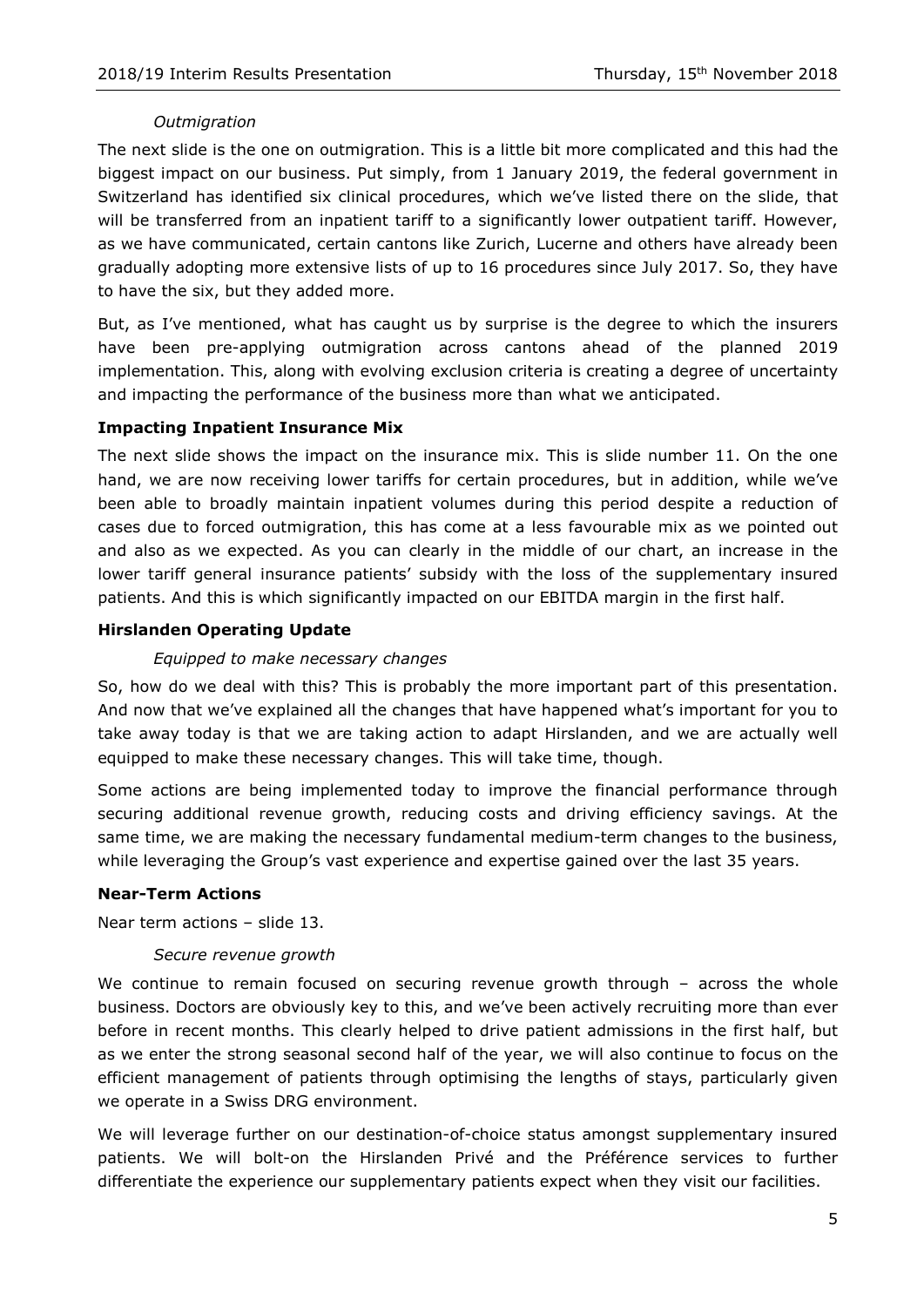#### *Reduce budgeted costs and drive efficiency savings*

Clearly, an increased focus on cost is key to supporting our near-term performance of the business. While we're able to come in below budget on the first half of the year by around CHF9 million, we will do more in this area. We will reduce general personnel and marketing costs versus budget in the second half of the year, similar to the first half. In addition, we expect to take out CHF5 million through supply cost savings. This will result in a reduction to budgeted costs of around CHF24 million for this year.

On a like-for-like basis, excluding Grangettes, we expect overall operating costs to remain broadly flat on the prior year, despite the increased level of patient activity.

#### *Reduce CAPEX*

And then finally, on the near-term actions, we've identified reductions in capital expenditures. While this doesn't help margins, it's important to remember that we remain focused on cash flow delivery in all our divisions. We have identified cuts to this year's CAPEX budget totalling CHF21 million, which means the full-year CAPEX is now expected to be 15% lower than the prior year, and 53% lower than the financial year 2017.

#### *Invoice backlog*

One last point on cash flow management, and Jurgens will also talk about this in more detail. We've been working hard in October to address the backlog of invoices which resulted from the first half HIT2020 implementation in Zurich. By year end, we expect cash conversion to be more in-line with prior years.

#### **Medium-Term Actions**

Then, talking about medium-term actions – still in Switzerland. We are taking medium-term actions to adapt the Swiss business to the changing regulatory environment over the medium term which will support the long-term value of the business as we drive towards appropriate returns. Here, we take a longer-term view.

#### *Improve service differentiation*

Starting with service differentiation. Clearly, the insurance mix change that we are seeing, we need to be more cognisant, and we are more cognisant of the different degrees of patient services that we provide. We will never jeopardise clinical quality, and neither will we jeopardise safety of our patients. But, consumers with different healthcare requirements and insurance products must receive an optimal level of service. That's not always easy to do. But this is the focus now, and specifically in the new Swiss healthcare environment. Working with insurance, for instance, to create new and innovative insurance products will also be an avenue we will investigate.

#### *Maintain doctor recruitment initiatives*

While I've mentioned that we've already started to attract more doctors, we are also focusing on marketing our specialists in the best possible way and building up our GP referral networks. We will be supporting all our new and existing doctors to ensure patients know where to find the best available care for their specific healthcare needs.

#### *Advance outpatient delivery model*

I've already outlined that our changing outpatient delivery model is in motion. Many of you visited earlier this year the Bellaria outpatient surgery unit in Zurich, and also the one being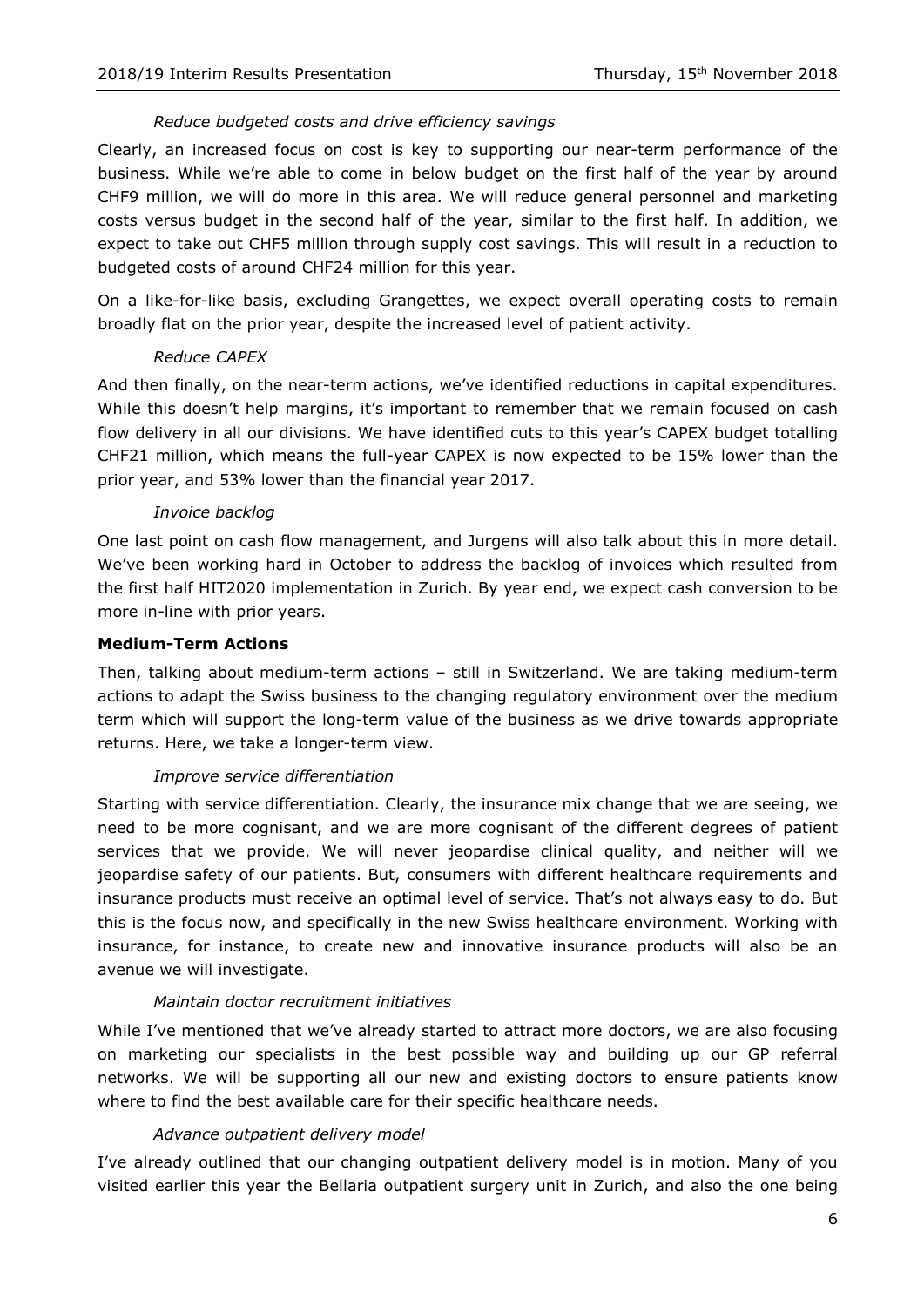built on the train station in Lucerne. But we are advancing this all to ensure that we have more of the appropriate cost-efficient solutions in place across Switzerland to capture the growing requirement for these outpatient procedures.

#### *Hirslanden 2020 strategic programme*

Then, we have the Hirslanden 2020 strategic programme that I referred to earlier. This will deliver necessary efficiency benefits to the business and improve the operating model once fully rolled out in the next few years. The new management team in Switzerland is full aligned with the principles of this programme. Further, while we are currently investing around CHF20 million in OPEX and CAPEX this year, we will start to see that investment cost decline going forward, benefiting margin and cash flow in future years.

#### **Hirslanden's Unique Market Position**

Slide 15, finally, it's the last slide on Switzerland. What gives me confidence in our ability to deliver the necessary changes and to adapt Hirslanden into the evolving healthcare environment?

#### *Leading private health care provider*

For one, it's our unique position as a heading private healthcare provider in Switzerland, and our hospitals really do appeal to and attract doctors and supplementary patients alike. We will not be complacent here, but we will use this position of strength to continue working hard to attract supplementary insured patients that see Hirslanden as their destination of choice.

#### *Experience with different insurance mixes*

We also have experience of managing hospitals across Switzerland with a broad range of insurance mixes. This benefits us as we look at adapting our operating model at certain hospitals to better reflect the trends we are seeing in the market caused by these recent regulatory changes.

#### *Leverage Group expertise*

Then, when it comes to adapting our outpatient delivery model, we are fortunate to be able to lean on the vast experience that we have across the Group. We already service large numbers of outpatients and day case procedures in the UAE. In Southern Africa, as part of our strategy to expand across the continuum of care, we are building and acquiring day clinics as well. We demonstrated at the Capital Market's Day that with the right volumes and efficient operating models in place, we can generate margins in line with traditional hospital businesses in South Africa.

#### *Knowledge from prior Swiss deployments*

Finally, as you know, we already have momentum and experience in Switzerland of running various outpatient models. By this time next year, we will have about seven OSUs operational and more to come. Plus, we have initiated a project across all of our hospitals to optimise outpatient processes and costs during this outpatient surgery unit (OSU) rollout phase.

So, I hope this gives you a clearer picture of the actions we are taking in Switzerland as we navigate our way through this transition period.

Having spent the first 15 minutes rightly focused – or more towards 20 minutes – focusing on Switzerland, it's important that I remind you of how our operations are performing across the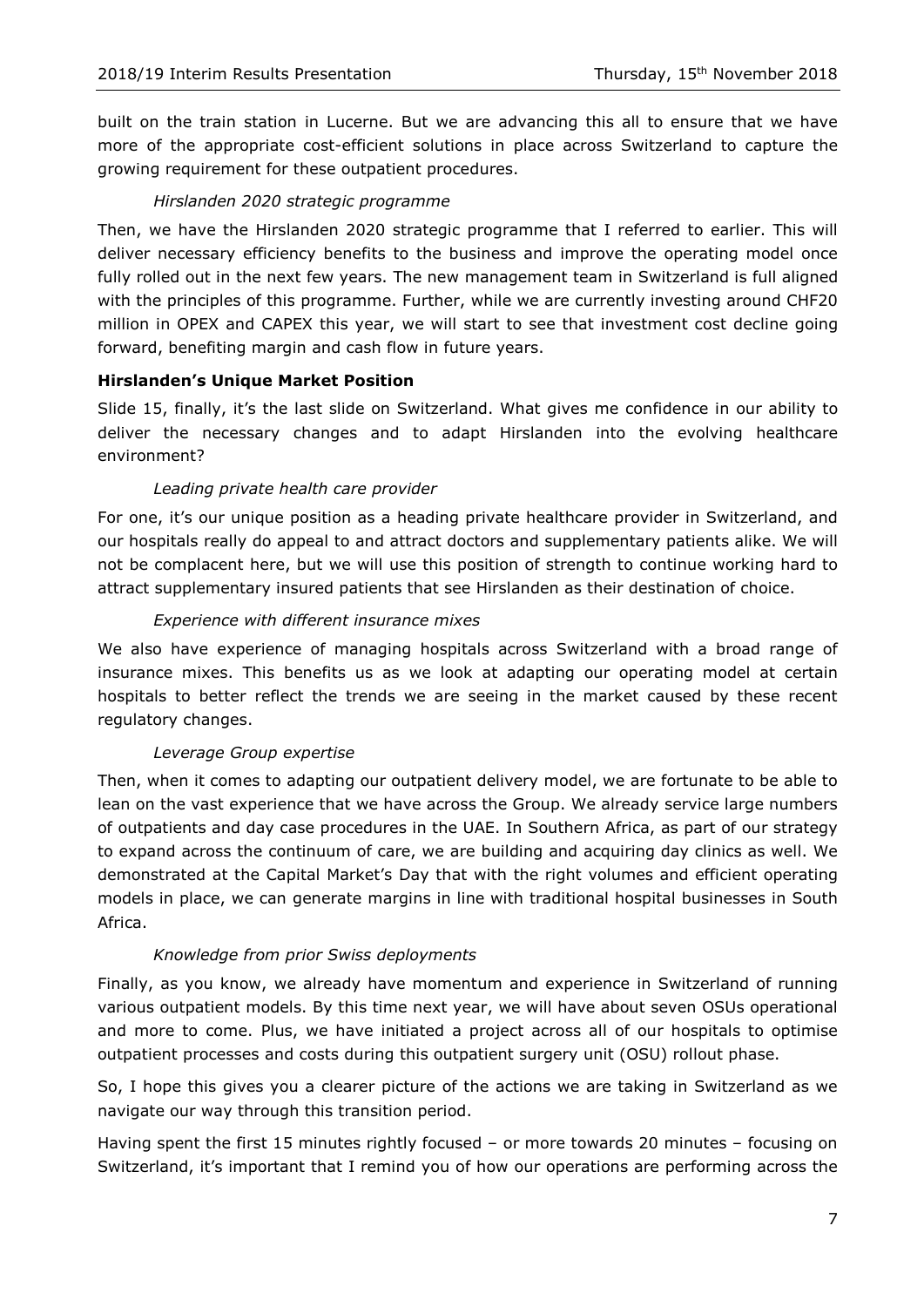other two divisions, which makes up the bulk of our business. And here, I'm pleased to report a more positive story.

#### **Southern Africa Operations**

Going to Southern Africa – slide 16 – where we continue to have a strong market position, I was very pleased with the performance. We maintain a healthy relationship with all key insurers, and we leverage the strength of our brand to continue to attract doctors and patients alike to our 51 hospitals across all our provinces. While economy remains weak, medical insurance membership has been stable around 9 million insured lives.

#### *Volume growth*

Our volume growth in this flat market has been driven in part by the ageing population, as well as the increase in chronic diseases and other disease burdens. We started the period off strongly in the first quarter. However, paid patient days growth was tapered back by fewer pneumonia and bronchitis related cases during the winter period in the second quarter. As such, our overall PPD growth for the period was a total of 5%, but we expect to recover in the second half of the year and aim to achieve towards the lower end of our 1%-2% PPD growth guidance for financial year 2019.

#### *EBITDA growth*

What really pleased me, though, was the team's excellent operational performance, delivering EBITDA margin growth despite the weaker than expected volumes and the continued investment in clinical services.

#### *Reviews*

For many years now, you will have been reading about the Health Market Inquiry and the National Health Insurance reviews. These are both ongoing. We submitted our responses and now wait to hear back when the final reports are going to be published. Mediclinic fully supports these processes, and the principle of universal health coverage in South Africa. We will continue to contribute constructively towards achieving satisfactory outcomes and playing a meaningful role in the health sector of Southern Africa.

#### **Southern Africa Continuum of Care Expansion**

Another slide on South Africa – slide 17. You'll recognise this slide from the Capital Markets Day. But, I just want to highlight that during the period, we successfully opened our third day clinic at Mediclinic Newcastle and will open five more during the next financial year. In addition, we made two small investments in Intercare, as well as the Welkom Day Clinic (Afrikaans' term) as we deliver on this leg of our growth strategy. We look forward to working with the new teams at both these two companies.

#### **Middle East Operations**

Then on to the Middle East, our final division for today. The growth engine of our Group. We continue to make steady progress and gain momentum with revenue growth and margin expansion compared to the prior year period. This is just the start as we embark on a period of sustained growth with a strong second-half performance expected.

#### *Abu Dhabi*

Since the transaction in Abu Dhabi in 2016, we've made lots of changes and investments in that business which underpins the medium-term improvements we expect to deliver on. You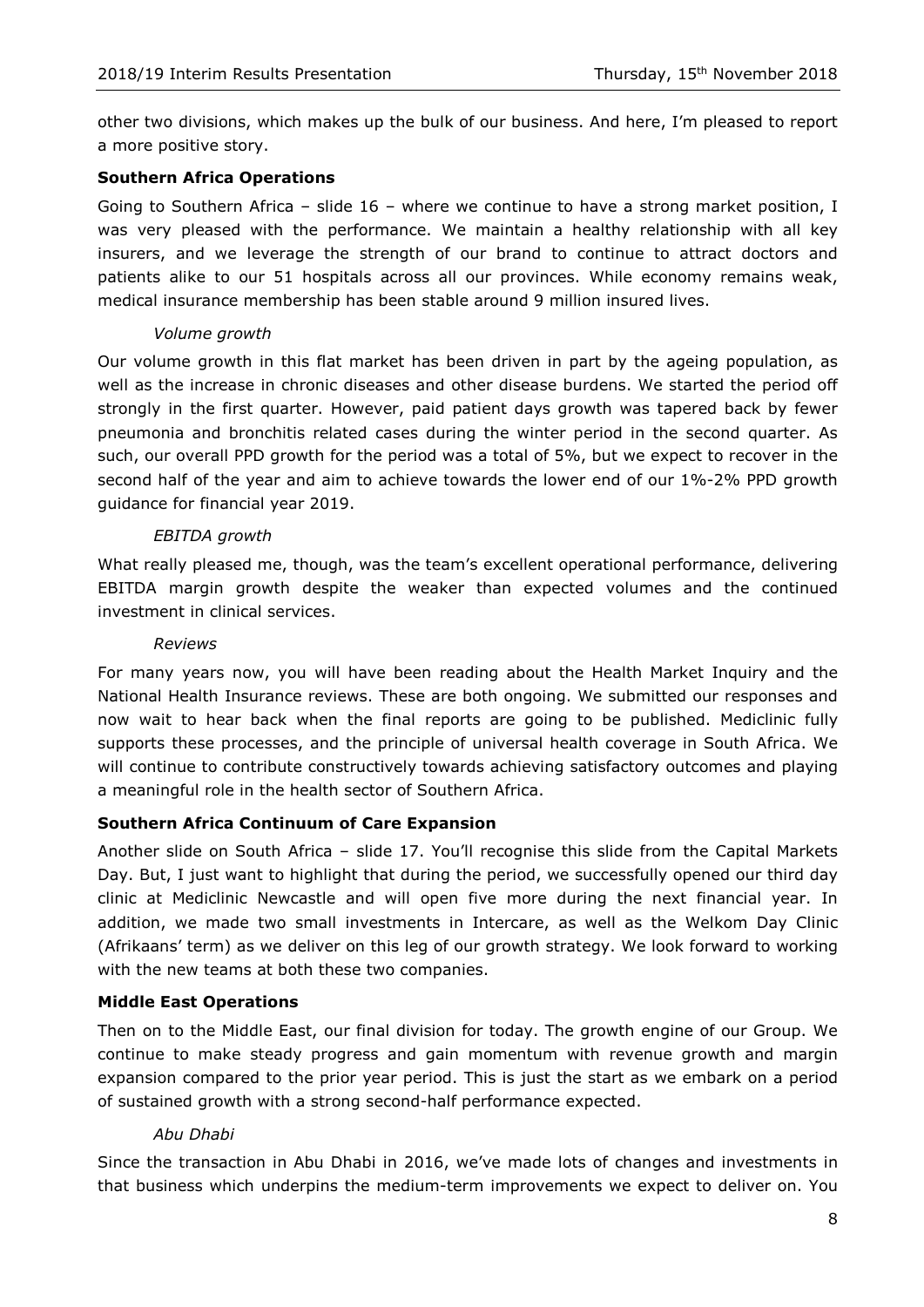can see form the chart on the right that the insurance mix strategy we implemented in Abu Dhabi continues to deliver an enhanced quality of revenue. This, with the appropriate cost base now in place, gives us operating leverage as volumes grow.

Management in the UAE has been supporting the new doctors to ramp-up their activity levels for the ongoing investment in facilities, technology and rebranding in Abu Dhabi that will help to build the brand and the reputation of Mediclinic in that region.

#### **Middle East Growth Drivers**

More on Middle East – slide 19. The sustainable growth in the UAE is also supported by the CAPEX expansion opportunities we have in Dubai and Abu Dhabi. Here, you can see the projects that we've completed so far this year, and we have more to come over the next few years at Mediclinic Airport Road specifically, as well as the Mediclinic Al Noor Hospital.

#### *Mediclinic Parkview Hospital*

Clearly, the highlight of the first half for us in the Middle East was the successful opening of the 182-bed Mediclinic Parkview Hospital in the southside of Dubai, which was completed six months ahead of original schedule and within budget. I can also say that now, having been open for around one and a half months, it is performing to budget and we are excited to see how the coming months develop as the hospital gradually ramps up its activities.

I know our Middle East team is looking forward to hosting a number of you at site visits in the next few weeks, in the beginning of December so that you can see this and other facilities. We're excited to receive you there.

On that positive note, I'd like to hand over now to Jurgens, who will take you through the numbers in more detail before I round off, and then we can take questions after that.

# **Financial Review**

Jurgens Myburgh *CFO, Mediclinic International*

Thank you very much, Ronnie, and good morning to everyone from my side.

#### **Income Statement**

On page 21, starting with the Group income statement. As Ronnie's already indicated, Group revenue was down 1% year-on-year and up 2% in constant currency. Adjusting for the IFRS-15 offset to revenue in the Middle East, constant currency revenue is up 3% at the Group level. The reasonable growth in the Southern Africa and Middle East Divisions was offset by the weakness in Switzerland affected by the evolving changes in the market and the regulatory environment.

EBIDTA was down 8%, and adjusted operating profit was down 15% to £137 million as the regulatory changes in Switzerland, which manifested as a reduction in the revenue per case impacted profitability. Depreciation and amortisation was up 7% to  $E$ 76 million, in line with the continued investment across all three divisions.

Net finance costs benefited from the refinancing of the Swiss debt in 2017, as well as the capitalisation of borrowing costs on Parkview and other capital projects, providing positive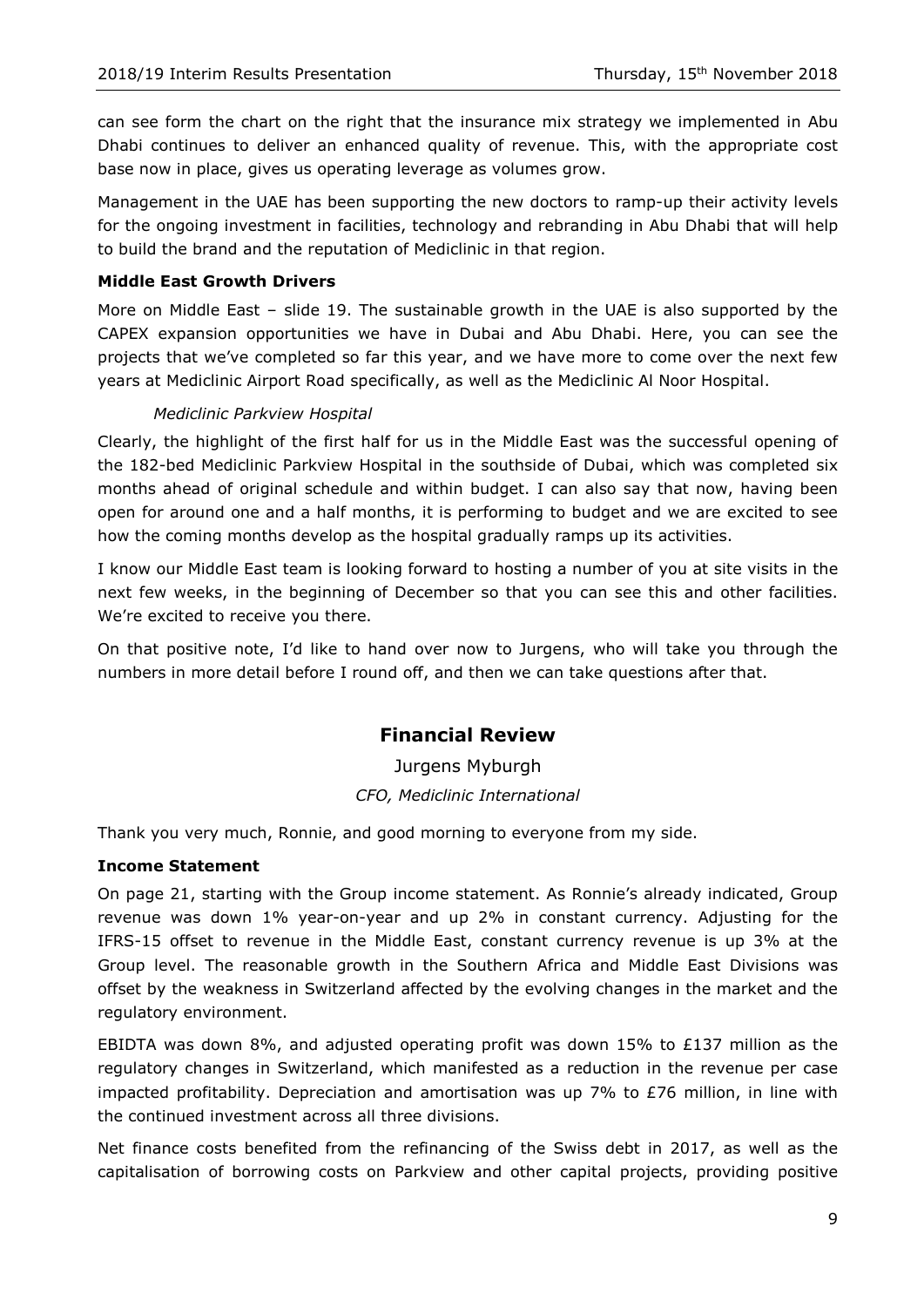leverage down the bottom half of the income statement. Excluding exceptional non-deductible charges, the normalised effective tax rate was 23.4%, which is in line with the prior year.

Income from associates, which is largely Spire, increased to £2 million. And, with all that, adjusted earnings were down 9% to  $E76$  million compared to the  $E84$  million last year this time, with adjusted earnings per share down 9% to 10.3 pence.

As Ronnie indicated earlier, we are announcing today the dividend per share is maintained at 3.20 pence.

#### **Reported Currency**

Over the page, the reported currency was a headwind across all three divisions in the first half of this financial year. In looking at revenue for Hirslanden, in the first half, revenue increased 1% in Swiss franc terms, but was down 3% in pound terms. Despite a continued weak macroeconomic environment, ongoing admission management and intensifying competition, revenue in Southern Africa increased by 5% in rand terms and up 1% in pound terms. In the Middle East, we continued to gain momentum with revenue up 5% in local currency after adjusting for the impact of IFRS-15.

#### **Adjusted EBITDA**

Over the page, on EBITDA, Group EBITDA, as I indicated earlier, was down 8% in pound terms, and down 5% in constant currency. For Hirslanden, despite the cost savings and efficiency gains, the significant effect of the tariff reductions and declining insurance mix resulted in a greater than expected impact on EBITDA. Southern Africa's adjusted EBITDA increased by 6% in rand terms and is now contributing 44% to the Group's earnings. Including the costs associated with the start-up of the new Mediclinic Parkview Hospital, adjusted EBITDA increased by 12% in the Middle East.

#### **Balance Sheet**

Turning then to the balance sheet, and here currency largely increased the reported numbers relative to local currency. The fixed asset base includes an increase of over £100 million on capital projects and fixed asset additions. In line with the requirements of IFRS, non-financial assets are considered for impairment when impairment indicators are identified at a cash generating unit level.

#### *Impairment charges*

In Switzerland, the changes in the market and regulatory environment continued to affect key inputs to the review and gave rise to impairment charges recorded against properties and trade names of £43 million and £55 million respectively. The impairment charges are non-cash and excluded from the adjusted earnings metrics. The market value of our investment in Spire was £169 million at the period end, compared to a carrying value of £348 million at the end of March. An impairment test was performed updating key assumptions applied in the value and use calculation done in March, and as a result, an impairment charge  $£164$  million was recorded against the carrying value of the equity accounted investment.

#### *Borrowings*

During the first half, the Group completed the refinancing of borrowing facilities in Southern Africa and the Middle East, with facility extensions of at least four years. On leverage, the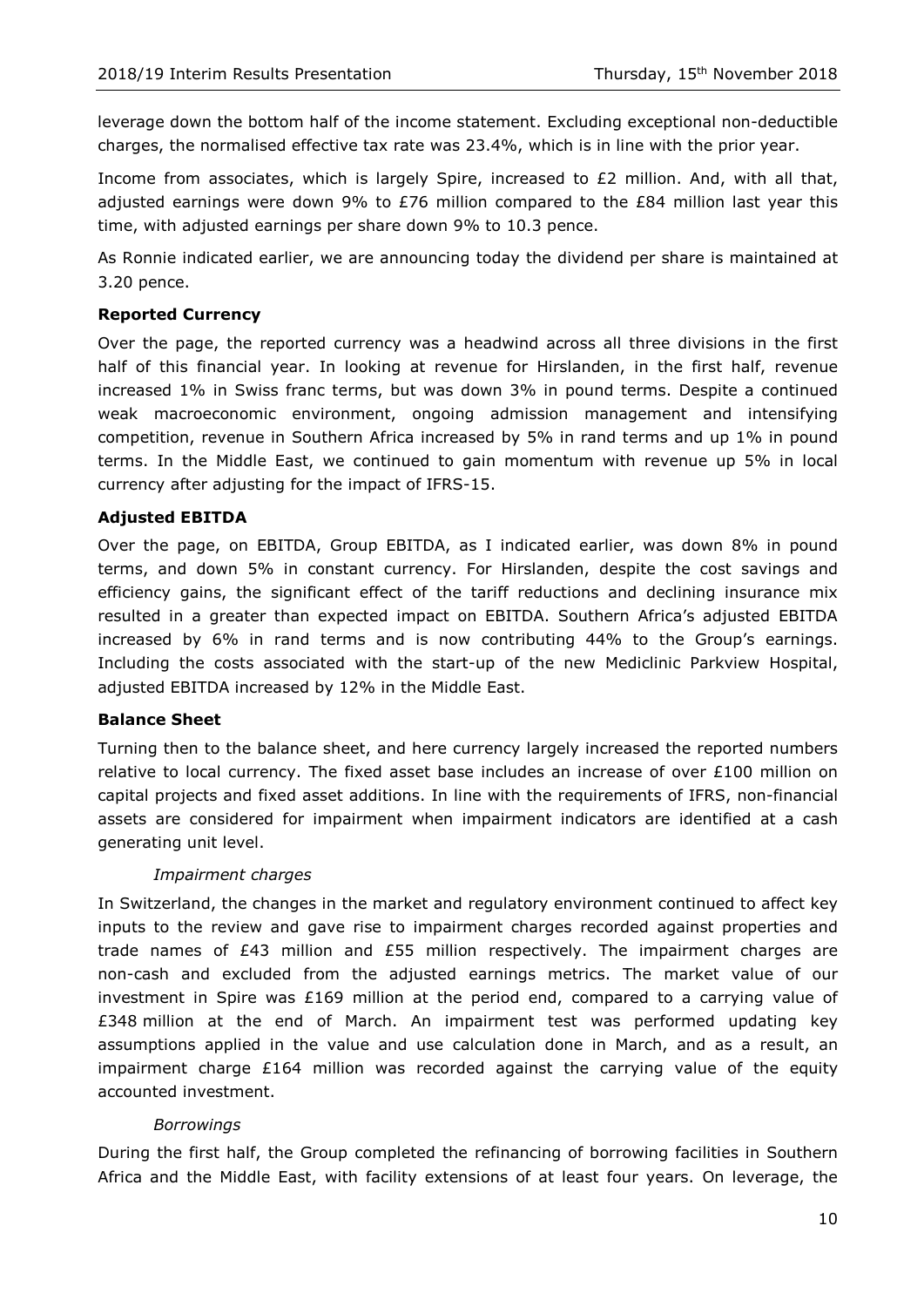Group continued to follow strategy of responsible leverage and using our asset base to secure borrowings, reducing the cost thereof. Borrowings are incurred in the same currency as the underlying cash flows to avoid F/X fluctuation risks, and debt is ring-fenced with no cross guarantees or cross defaults from one division to another.

As Hirslanden has the highest value of fixed assets and lowest cost of borrowings, we have a deliberate strategy of having the majority of our funding in Switzerland. On a Group basis, our leverage ratio is at 3.6x and we remain sufficient funding capacity and optionality across the entire Group to fund operational expansion and manage the headroom to our covenants.

#### **Cash Flow Summary**

Over the page on cash flow, the cash flow conversion at 69% was materially below the Group's expectations as a result of timing differences in receivables in Southern Africa and Middle East at the end of the reporting period. In addition, as Ronnie alluded to earlier, the new HIT2020 billing system implementation in Zurich caused in a delay in invoicing. By October, invoicing had improved remarkably, and by year end, it is anticipated that Hirslanden receivables will have normalised. We expect the full-year cash conversion to be more in line with prior years.

#### **Capital Expenditure**

Over on capital expenditure, the increase in our Group capital expenditure budget is largely driven by expansion in the Middle East and upgrades in Southern Africa. In Hirslanden, we've reduced the capital investment plans for this year by around 15%, taking forecast CAPEX down by CHF21 million to CHF111 million.

Southern Africa continues to expand across the continuum of care with several existing hospital and day clinic projects scheduled for completion this year and next year. During the period under review, in the Middle East, we spent about AED200 million on the new Mediclinic Parkview Hospital, which, as Ronnie indicated, came in ahead of schedule and under budget.

#### **Hirslanden Financial Overview**

Then, looking at each division in turn, and starting with Hirslanden  $-$  I'm on page 27.

#### *Revenue*

As discussed earlier, including the contribution from the Linde acquisition in July 2017, first half revenue increased 1%. Inpatient revenue was up 1%, and outpatient revenue was 2%, reflecting additional cases from the outmigration of certain treatments to an outpatient tariff, offset by the TARMED tariff reduction.

Looking at the inpatient activity, admissions were up 3.6%, but revenue per admission was down 2.8% reflecting the less favourable insurance mix. The proportion of generally insured patients was at 49.4%, compared to 46.9% in the prior period. This change was accelerated by the effects of outmigration and also the higher generally insured contribution from Linde.

#### *EBITDA*

As mentioned previously, the significant effect of the tariff transactions and declining insurance mix combined with a cost base that reflected the increased activity resulted in a greater than expected impact on EBITDA, which declined by 17% to a disappointing CHF118 million. The adjusted EBITDA margin was lower at 14.3%. Operating expenses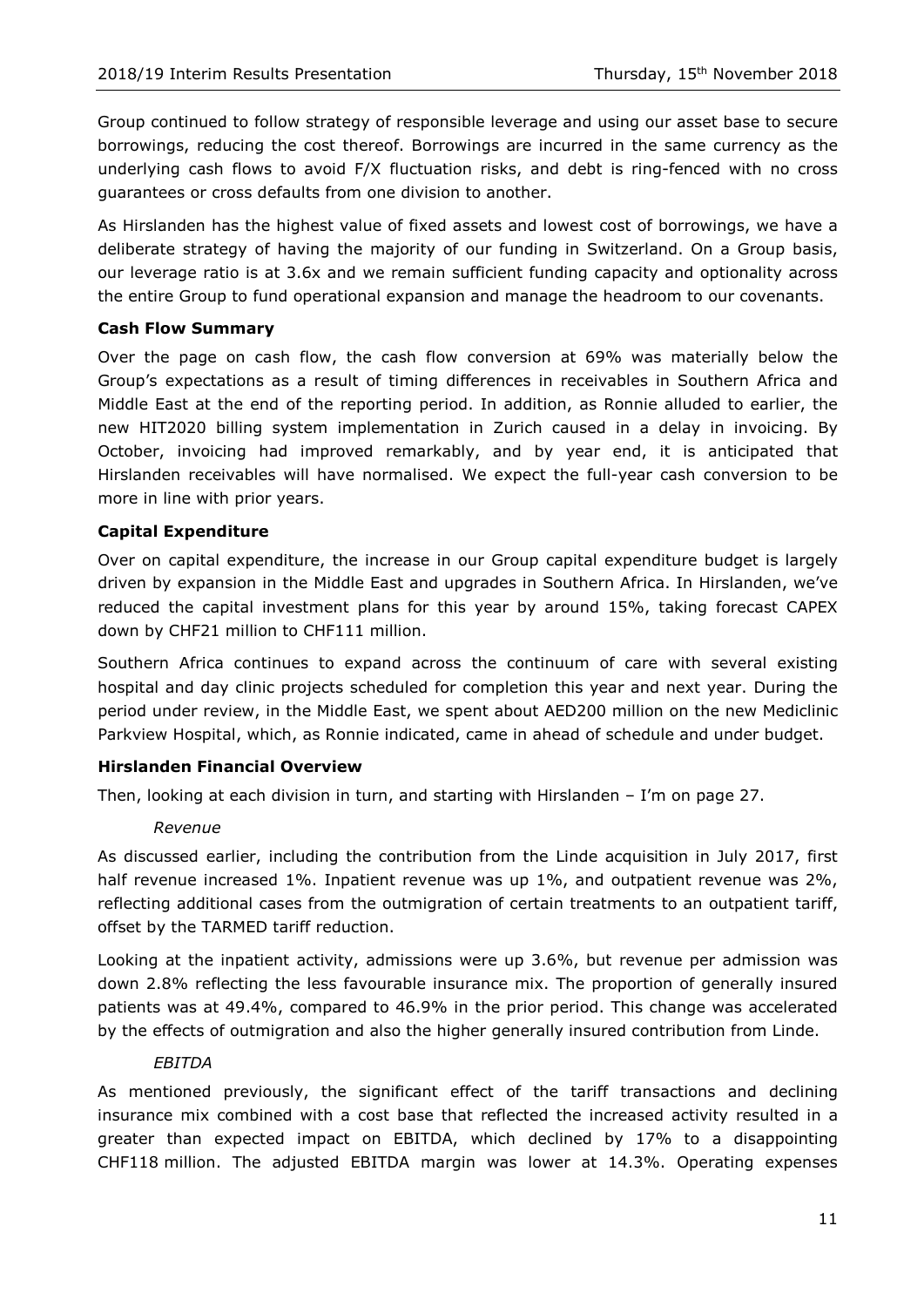continued to absorb the ongoing costs of rolling out Hirslanden 2020 and other corporate initiatives. The estimated full-year cost of HIT2020 is around CHF12 million in the P&L.

#### *Other*

Depreciation and amortisation was up 16% to CHF61 million. The acquisition of the Linde hospital, capitalised HIT2020 project costs and the amortisation of trade names contributed to this charge.

The refinance of the debt facilities reduced the annual finance charge by approximately CHF20 million. This debt remains unhedged, a position that is monitored on a weekly basis.

As I mentioned earlier, cash conversion was impacted by a build-up in receivables due to HIT2020. Normalised for this build-up, the conversion was at 84%, and we expect the full-year number to be more in line with prior years.

#### *Forecast*

For the rest of the financial year, Hirslanden expects modest revenue growth, including the contribution from Les Grangettes in the second half. Our cost savings initiatives from FY18 remain in place, and as articulated by Ronnie earlier, will increase in the second half to deliver a forecast flat cost base, despite the increase in activity on a like-for-like basis. The outmigration of care continues to unfold with the federal lists and its exclusion criteria being implemented from 1 January 2019. This creates uncertainty with respect to the forecast for the business, which will be mitigated by the actions being taken by management to accelerate the changes required to adapt the business to the new operating environment. As a result of the regulatory market trends more than offsetting the benefit of cost savings and efficiency initiatives, the FY19 EBITDA margin is expected to be around 16%.

#### **Southern Africa Financial Overview**

#### *Revenue*

Turning now then to Southern Africa. Revenue increased by 5% to about ZAR8 billion, driven by strong bed day growth in the first quarter, offset by fewer pneumonia and bronchitis related cases during the winter. Bed days sold increased by 0.5%, and average revenue per bed day increased by 4.4%.

#### *EBITDA*

Local management delivered an excellent operating performance with adjusted EBITDA up by 6% to ZAR1.7 billion, resulting in an adjusted EBITDA margin increasing to 21.2% from 21.0% prior year. In line with our commitment to quality care, we expect to continue to invest in resources and R&M and thus deliver over the medium-term an EBITDA margin broadly in line with previous years.

#### *Other*

Depreciation and amortisation increased by 4%, mainly due to increased spend on medical equipment. Net finance costs reduced by 5%, with lower interest rates supported by interest received on cash bonuses. Cash conversion at 79% was below our expectation, and influenced by period end falling on a weekend.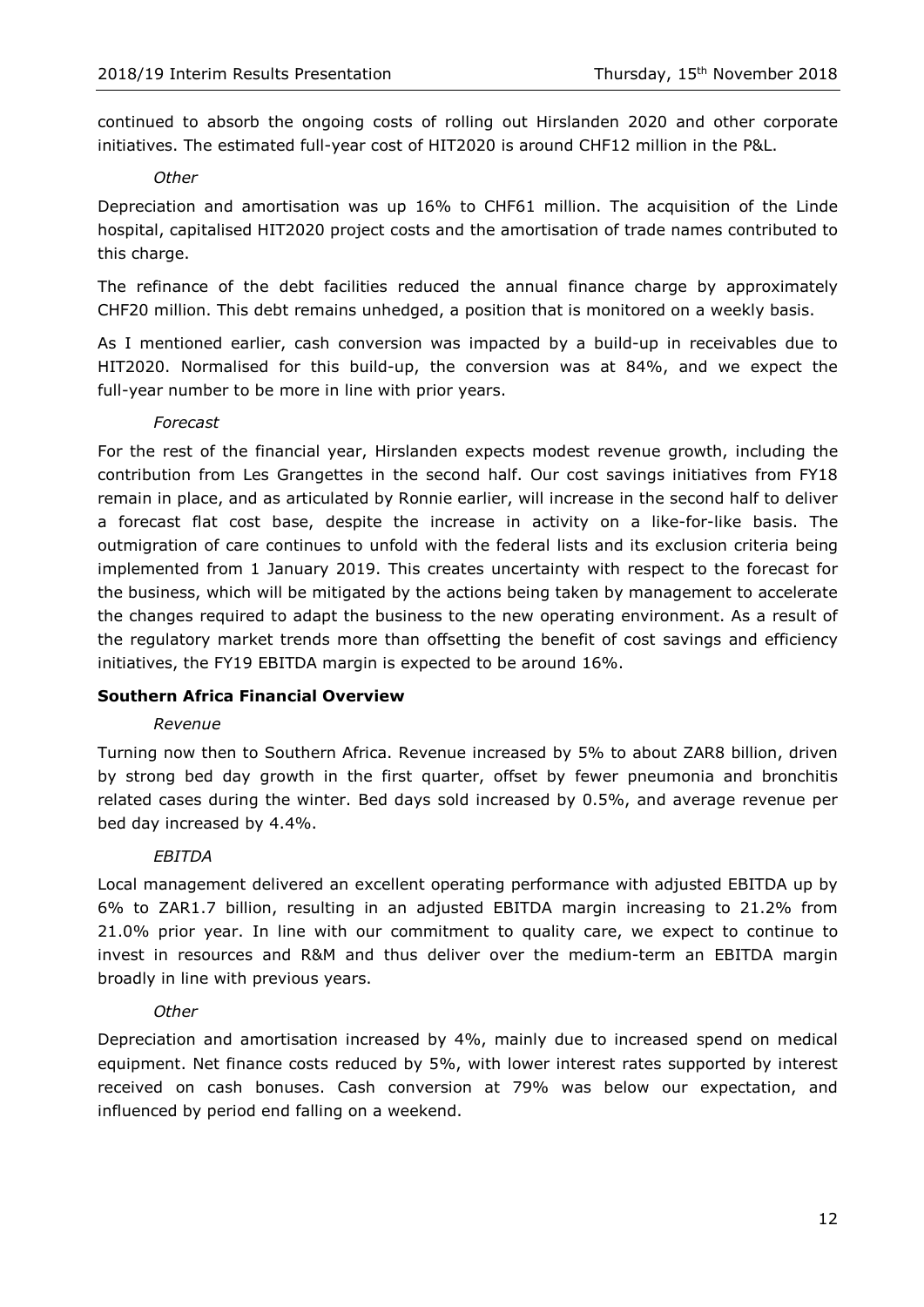#### *Forecast*

For FY19, revenue growth will be driven by an expected increase in bed days sold at the bottom end of our guided 1%-2% range, due to the weaker first half growth combined with the tariff increase broadly in line with inflation. As mentioned, the medium-term EBITDA margin for Southern Africa is expected to remain broadly in line with previous years.

#### **Middle East Financial Overview**

#### *Revenue*

Then, finally, before I hand back to Ronnie, on page 29, in the Middle East division, first half revenue is up 5% to AED1.5 billion after adjusting for the impact of IFRS-15. Inpatient admissions were up 3.1%, whilst outpatient volumes were down 0.8% reflecting the divestment of non-core facilities and the ongoing insurance mix strategy in Abu Dhabi. Parkview Hospital only opened towards the end of the period, and therefore, revenue contribution from this unit was minimal.

#### *EBITDA*

Including the costs associated with the start-up of the Mediclinic Parkview Hospital, adjusted EBITDA increased by 13% to AED141 million, with the adjusted EBITDA margin increasing to 9.4%. Excluding the start-up losses for Parkview, the adjusted EBITDA margin for the underlying business was 10.7%.

#### *Other*

Depreciation and amortisation increased by a percent benefiting from the divestment of noncore assets. This charge will increase as Parkview Hospital, the EHR implementation and other expansion projects come online in the second half.

Net finance costs were AED9 million, mainly due to the capitalisation of borrowing costs on capital projects. A run-rate annual net finance cost for the division is around AED45 million, compared to AED34 million last year, with the increase ascribed to increased borrowings to fund expansion.

Trade receivables continue to increase; however, this allowance provision has reduced year-on-year. The increase in revenue and consequently trade receivables does lead to a declining cash conversion, which is exacerbated by seasonality. This is a continued area of focus for us.

#### *Forecast*

For the full year, the Middle East division is expected to deliver revenue growth in the high single digit percentage range reflecting the underlying operating performance in the business and additional bed capacity coming online in the second half of the year. This includes the adjustments for the adoption of IFRS-15.

On a like-for-like basis in FY18, that offset to gross revenue was approximately AED84 million. In the first half, this number was AED46 million and for the prior period AED39 million in the current period. The operating leverage in the underlying business, offset to some extent by the start-up losses associated with the expansion projects, is expected to deliver a slightly improved EBITDA margin compared to the prior year, which adjusted for IFRS-15 was 13%.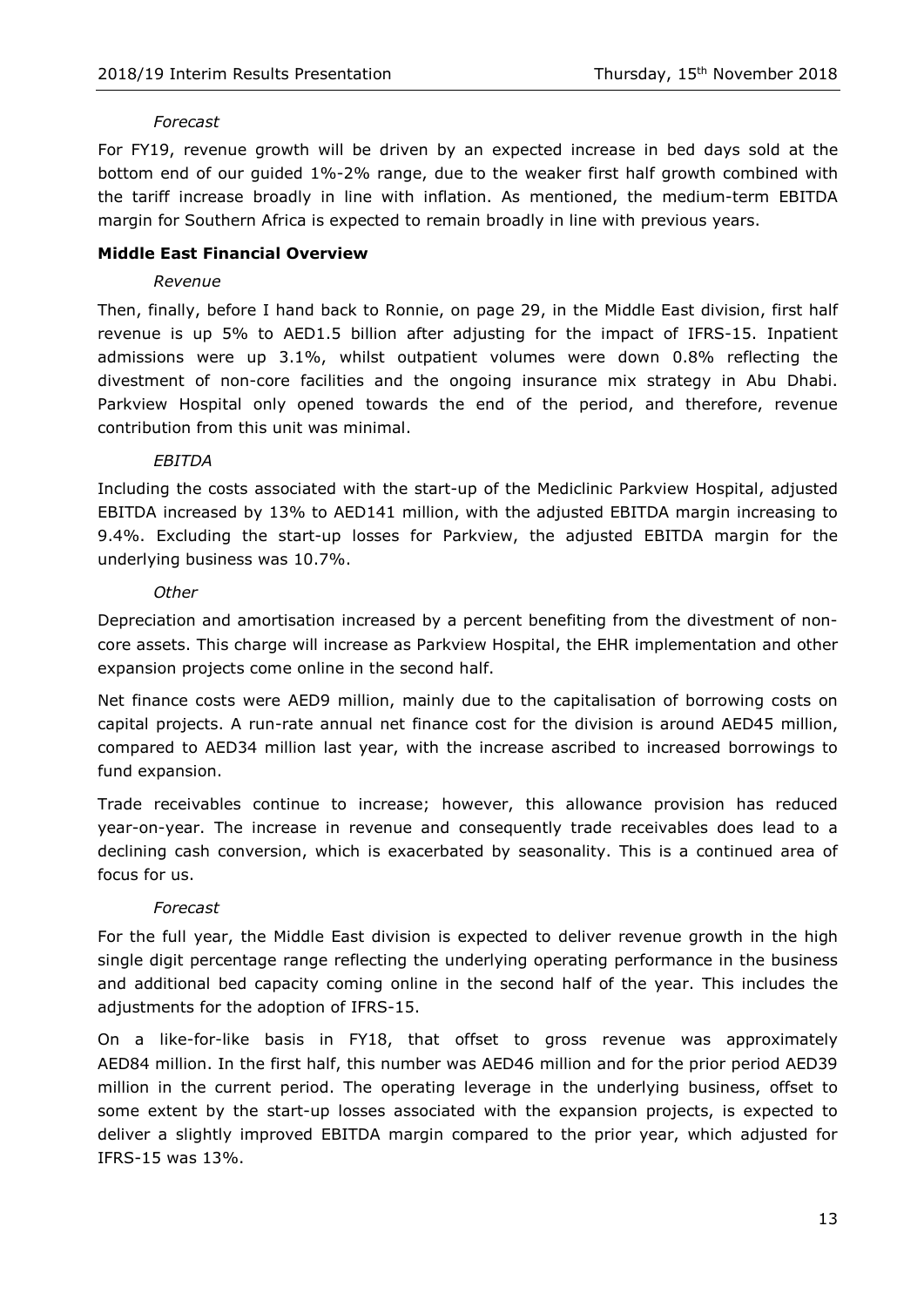With that, I'll hand over to Ronnie to go through the Group summary.

### **Group Summary**

Ronnie van der Merwe

#### *CEO, Mediclinic International*

Thank you, Jurgens. Now, just to finish off with a brief Group perspective summary before we go into Q&A.

#### **Unique Healthcare Provider**

#### *Diversified international service offering*

Mediclinic is a diversified organisation. Firstly, with regard to geographic footprint and secondly, with regard to revenue streams. Our geographic footprint enabled us to accumulate deep understanding of industry affects and delivery models in the markets in which we are. That positions us for the future. Our diversified revenue streams in terms of care settings position us well for outmigration of care. Or, I should say migrations – not only out, it's also in. And, providing better value to our patients.

#### *Centrally coordinated functions enhance performance*

To ensure we extract maximum value from this unique position we also follow a unified approach, as we said at the Capital Market's Day. Our centrally coordinated functions are aligned to improve our business and to save costs, and we will continue to build on these capacities.

#### **Focusing on Clinical Quality**

On page 32, highlights our focus on clinical quality. Every day, we are enhancing the quality of life of thousands of patients, of which we are very proud.

Our journey of putting patients first in everything we do will continue relentlessly. A tremendous amount of hard work has been done behind the scenes to deliver superior clinical performance to our patients. We are working hard to move from a fragmented to a core coordinated care setting, and to transform into a truly coordinated systems provider offering. Our focus on highly specialised medicine enables us to offer new and advanced service solutions to patients.

We will also continue to invest in technology and analytics to improve our patient care. We believe that these focus areas position us well in this fast-changing, challenging, but also exciting landscape.

#### **Our Approach to Value Creation**

Then, our last slide, which is number 33. I'm very confident in our people. I'm confident in our values and, I'm confident in the purpose of Mediclinic. Healthcare is a complex and fastchanging environment. However, demand for healthcare services will continue to increase, which in itself presents many opportunities.

I'm confident that Mediclinic will continue to play an important part and role in providing a quality healthcare in a cost-effective way in the markets that it serves. And in time, we will bring new solutions to these markets, of that I'm convinced.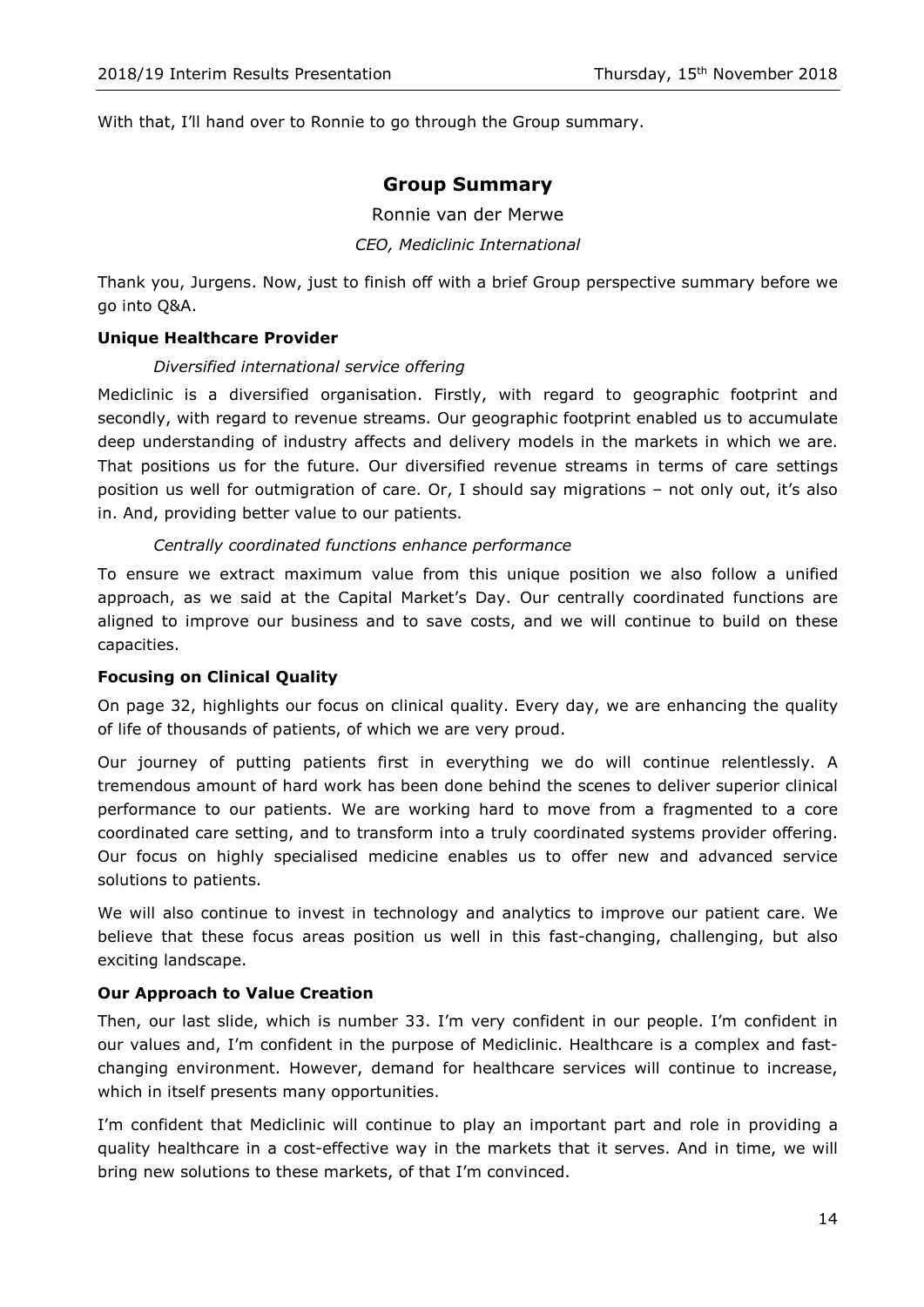Our investment case has the objective of delivering profitable growth, generating strong cash flows and following a disciplined capital allocation approach to create long-term shareholder value.

Thank you very much for your time and attendance. It's highly appreciated from our side. We can now go into Q&A.

# **Q&A**

**Operator:** Thank you. If you would like to ask a question, please signal by pressing star one on your telephone keypad. If you are using a speakerphone, please make sure your mute function is turned off to allow the signal to reach our equipment. Again, please press star one for questions. We'll just pause for a moment to allow everyone an opportunity to signal for questions. At the moment, we have a few people that is already queued. Ken Luskin from UBS, your line is open. Please go ahead.

**Ken Luskin (UBS):** Okay, thanks. Good morning, guys. Just on the UAE, I mean, patient mix is obviously going the right way, and [inaudible] is obviously quite expensive for the government. Do you view any risk to that patient mix, if at all? Are you sort of confident that regulatory authorities are going to be a lot more measured than they were perhaps in 2016 with that - when they implemented a subsequently reversed the 20% co-pay?

And then, just on Switzerland, you guys were quite adamant in June at the Capital Markets Day that capex couldn't go lower. And obviously, as per your update last month, you have sort of lowered that quite meaningfully. So, I guess it just begs the question, I guess probably everyone would like to know, how low could it potentially go? Is this the sort of the limit for you guys? Thanks.

**Ronnie van der Merwe:** Thank you, Ken. Firstly, on the mix strategy in the Middle East and specifically in Abu Dhabi, we are confident that we are on the right path there, and we don't foresee any risks. Definitely not in the immediate term. We have fostered very strong relations with the regulators and the government institutions over there in Abu Dhabi, and we are confident.

Then the second one is on CAPEX, I will give a view, and I would also like Jurgens to make a comment there. We are dealing with a fast-changing and evolving landscape in Switzerland and as in many other markets all over the world in healthcare, we have to adapt our models – our delivery models, our key processes and so forth. And we need to be innovative and that informs our CAPEX. So, this is the evolving environment and we need to obviously be prudent in how we spend our CAPEX, but we also need to think laterally about it.

**Jurgens Myburgh:** I think that's [inaudible], really. I think, again it's - what we spoke about at Capital Markets is maintaining a balance. But at the same time, as Ronnie said, this is an unfolding situation for us, and we have to adapt to that. And I think we are doing so responsibly.

**Ken Luskin:** All right, thanks guys. Maybe just very briefly, just any comments on Spire? I mean, the current structure you have obviously is not optimal earning 30%. I'm just wondering do you plan at some stage to make a decision either way on this – not sure if you can answer anything, but…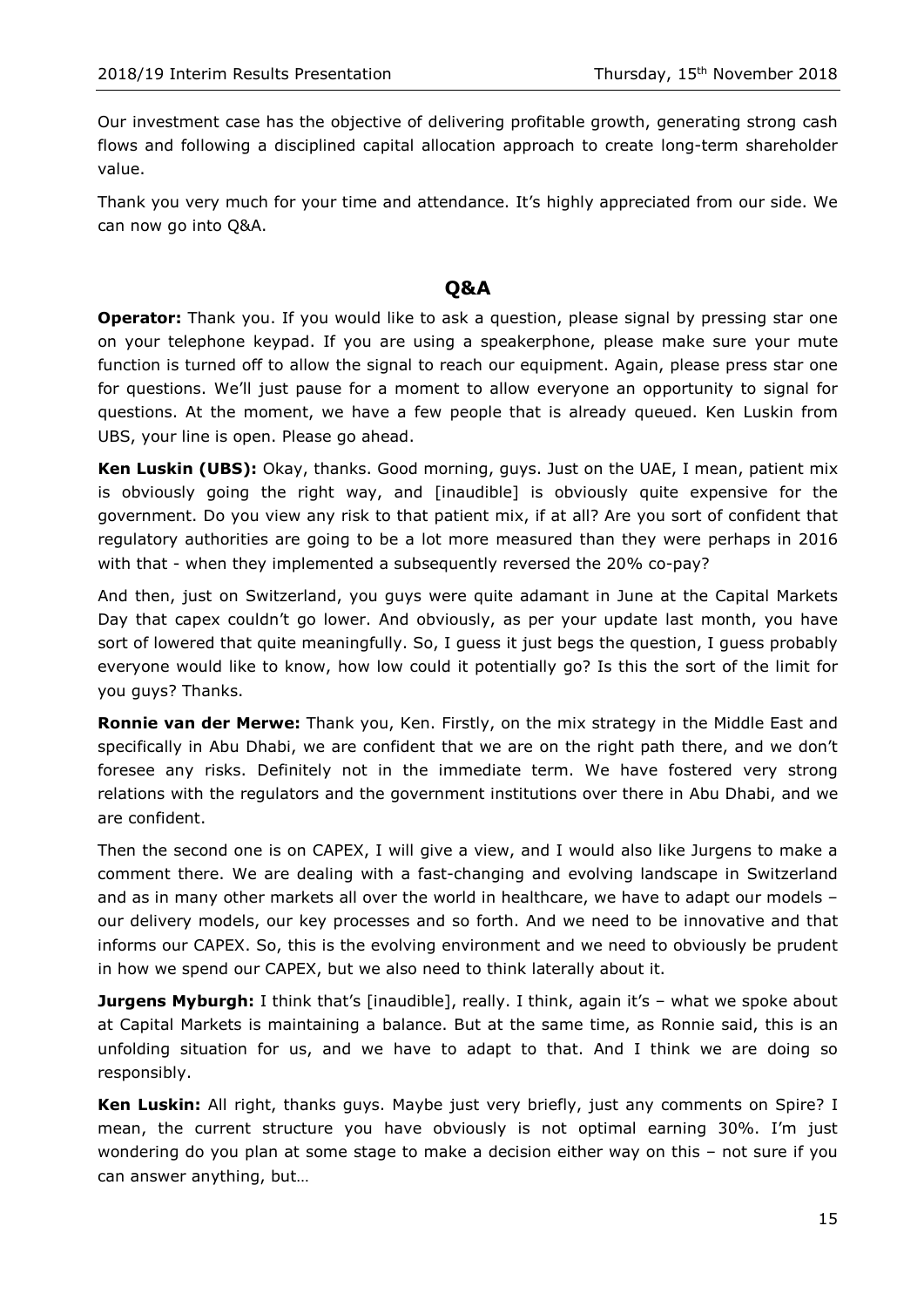**Ronnie van der Merwe:** Ken, as you can imagine, we have our hands full.

#### **Ken Luskin:** Yeah.

**Ronnie van der Merwe:** We have a very strong focus at the moment on our Swiss business. And secondly, we also want to make sure that we maintain the growth trajectory in Middle East. So, at the moment, that consumes a lot of our time.

**Ken Luskin:** Okay. Thanks.

**Operator:** Thank you. We'll take our next question from Alex Comer from JP Morgan. Please go ahead.

**Alex Comer (JP Morgan):** Yeah. Hi, guys. A couple of things. I mean, if I look at the Swiss business again, your biggest cost is labour. I'm just wondering what can you do with regard to your labour costs? And maybe you could just enlighten us in terms of your employee numbers, how many are in acute and how many are in non-acute roles? And how has that changed over the last few years? I understand that from the – when the new rules came in, you had to employ a number of people for coding, et cetera. I'm just wondering what you can do on that front going forward.

And then, just maybe one other thing on the UK situation – Spire. What has to change for you to get more confident one way or other with regard to your stake there? I mean, is this about waiting until Brexit is over? Or is it about repairing the rest of the business before you feel confident about taking something else on?

**Ronnie van der Merwe:** Thank you, Alex. If we can quickly talk about the labour cost situation in Switzerland, we don't provide a breakdown of patient-facing versus admin costs at this stage. What we do not want to do is to cut labour costs on the patient-facing side. We are not going to do anything to impair our ability to create high-quality, cost-effective and safe care. We also don't want to lay off staff. That's not the idea. It's about efficiencies. It's about how we deploy our staff in the most efficient way possible. You do mention the lifting requirements of a few years ago, which over time, put us in a position that we had to have more staff to do more things. What we are critically looking at at the moment is how to be as efficient as we possibly can, and in terms also of how we deploy our staff. We have – part from the Hirslanden 2020 project, there are other projects, and some of those projects might be put on hold. In that way, we can also be more efficient in the short term. That's the part with regard to the labour costs in Switzerland.

On Spire, at the moment, we as we said before, we have our hands full. We are focusing on Switzerland and also the Middle East. We are not going to drop the ball there. And that's all I can say now.

**Alex Comer:** Just, can I just come back to the point on the labour issue? I mean, I've tracked your – at least what you quoted your employee numbers and the patient days, and over the last sort of four or five years, your employee numbers have gone up much faster than people have been walking through the door. So, your efficiency, unless you reverse that, I don't see how your efficiency is going to improve.

**Ronnie van der Merwe:** Yes. We are aware of the analyses that you have done. And, we are looking at that. We are focusing on that. Obviously, the Hirslanden 2020 project has an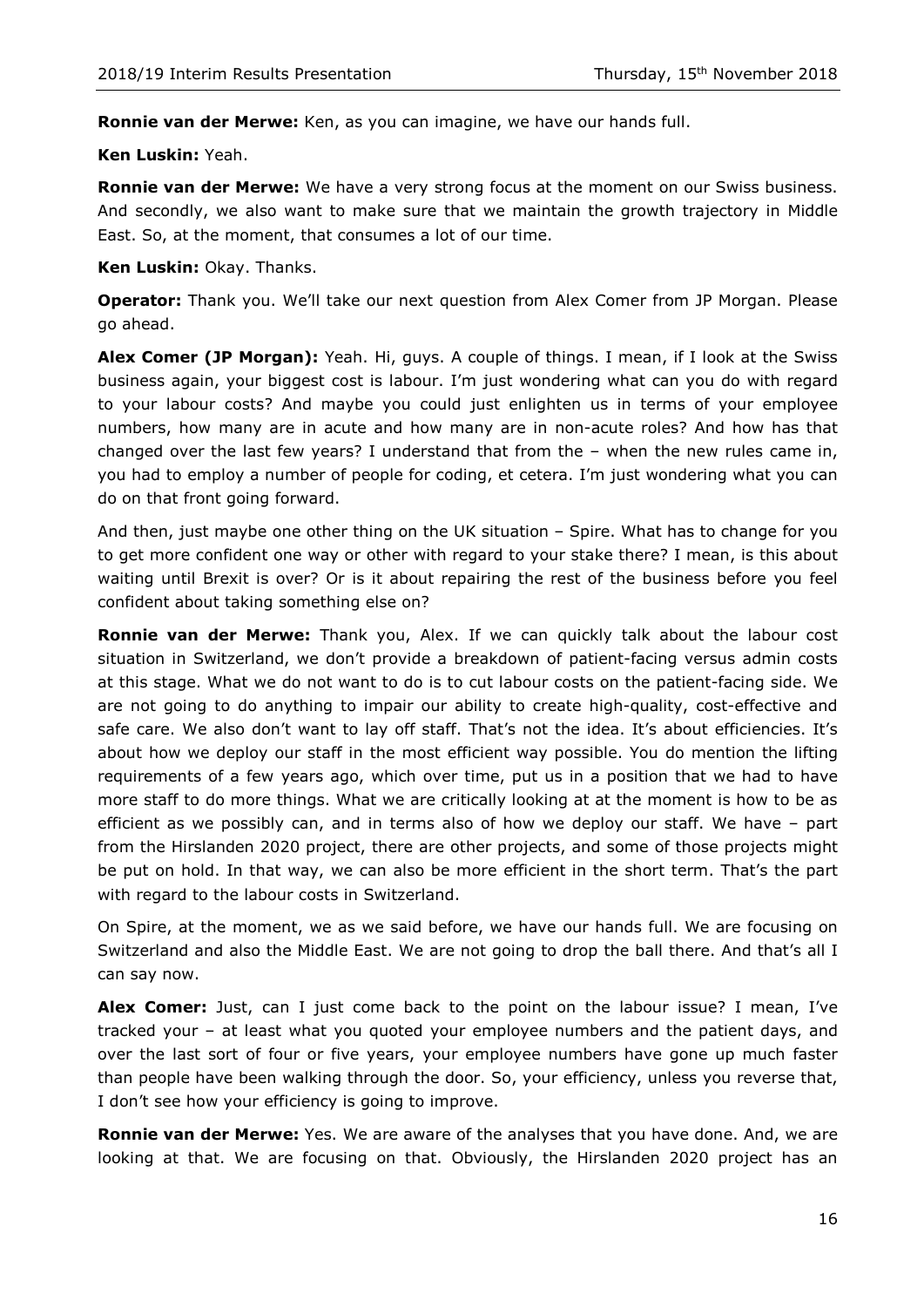impact on us, also as other projects. But, we've got quite clear and crisp plans in terms of how we would like to address that.

#### **Alex Comer:** Okay. Thanks.

**Jurgens Myburgh:** Perhaps from my side, one or two small things. Firstly, over the period, obviously we've added more infrastructure. We've added hospitals, so we've added activity to the number. And so, if you look at this year in particular, as I indicated as part of the narrative is that what we saw was activity levels generally up. But, clearly we were impacted by the adjustments in the tariffs. And that's what caused the impact on the EBITDA line. But, also, just to go back to the point, if you look at some of the changes that we're looking to make, some of the more material changes in the short-term is actually on supply costs and backup for some admin. So, although I completely understand the focus on personnel costs, for us, it's about delivering the broader efficiency that the Group can and bring that to bear on the business. And also, just to remind you that in the period under review that you're analysing and looking at, of course, our outpatient activities have grown quite a bit. And so, that activity also has to be staffed. And so, you just need to bring that into the analysis as well.

#### **Alex Comer:** Okay. Thanks, guys.

**Operator:** Thank you, Alex. And the next question comes from Hassan Al-Wakeel from Barclays. Please go ahead.

**Hassan Al-Wakeel (Barclays):** Thank you for taking my questions. I have a couple. So, firstly, your UAE guidance implies a significant swing in the business in H2 by my calculation to the tune of at least 600 basis points. Whilst we saw this last year and it was driven by the recovery in Abu Dhabi, could you help me understand what really happened in H1 from a margin standpoint? The Parkview impact I understand to be approximately 150 basis points, and even excluding this, margins would have been around 11% which is not fully explained by seasonality. Has anything changed to the Dubai business in terms of growth or margin? Or is this entirely explained by your strategy to move away from basic patients?

Secondly, could you please disclose your platform covenants and provide your views here around your current headroom. I believe net-debt-to-EBITDA is around 3.6x currently. And relating to this, do you have an impact assessment for IFRS-16? Thank you.

**Ronnie van der Merwe:** I'm going to ask Jurgens to address these questions. Thank you.

**Jurgens Myburgh:** Thank you Hassan, and good morning. I think I'll start on the second question first – just on the leverage. As I indicated in the presentation, firstly, just going back to the philosophy of property ownership which we have across the Group, and we do so deliberately, because we think it provides us with the operational flexibility that we think is necessary in this day and age in healthcare services. So, we have a rich property portfolio and a well-maintained property portfolio, and we have that across all three of our divisions. And then, we use that property portfolio as security to then borrow against. And, we have a deliberate strategy in Switzerland where we have the highest asset value and the lowest cost of debt to then deliberately have the highest leverage as well.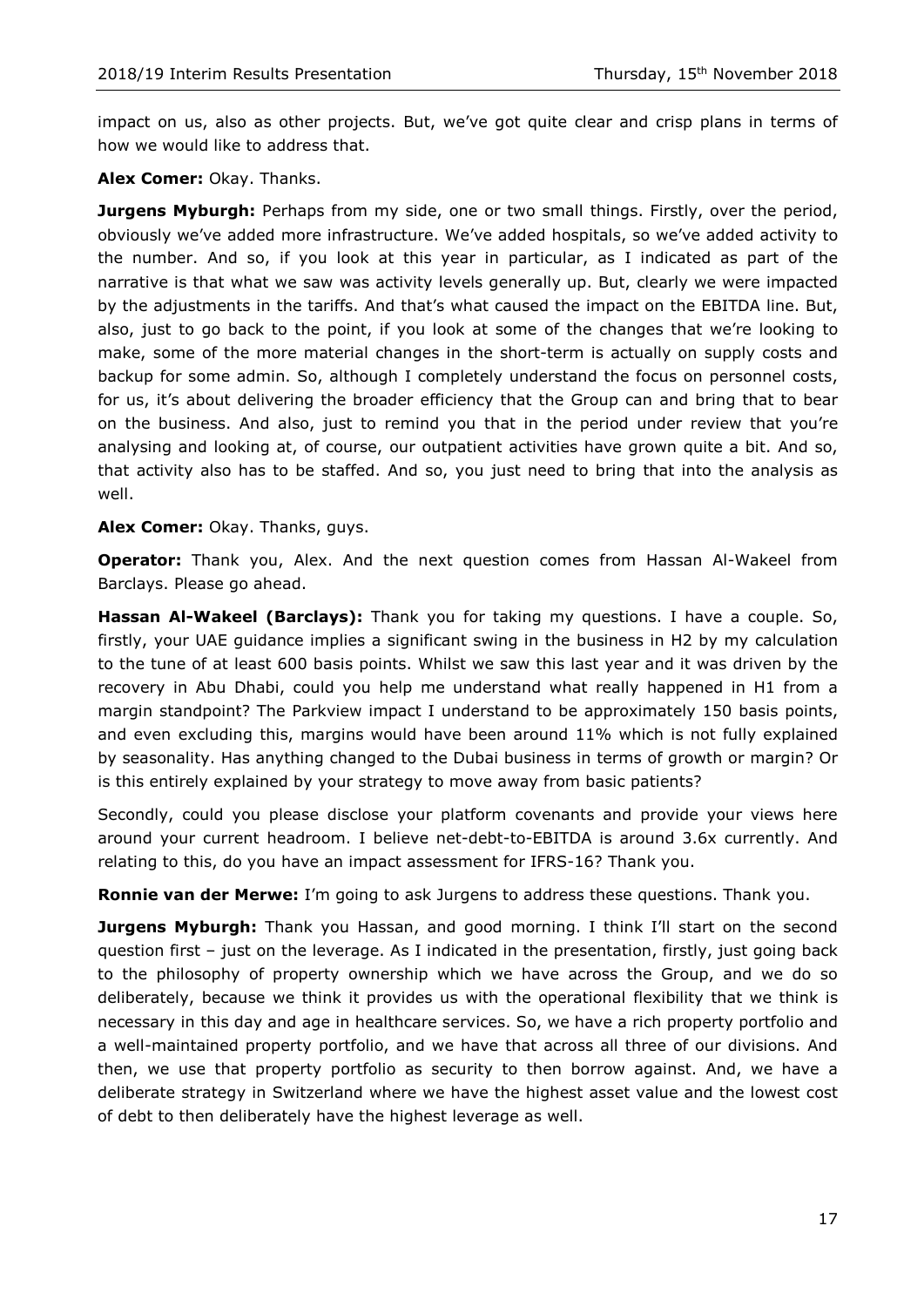We don't breakout individual covenant calculations. These are complex and difficult to get to, using publicly available information. But if you look across the Group at 3.6x, I'm comfortable that we have the financial flexibility to be able to manage the headroom to our covenants.

On IFRS-16, we, as many people, are doing the analysis to determine exactly what the like-for-like change is going to look like. But going back to my point, is that we own the vast majority of our properties and so, the expectation would be perhaps for a less material adjustment on our side. I would say that if you look at our numbers on a lease-adjusted basis, I would say that we, from a leverage perspective compare well, if not better, than some of our peers. And so, we're comfortable that we have the flexibility across the Group to manage our headroom to covenants.

On your first question on the UAE, I think as you pointed out yourself, we do have material seasonality H1 to H2. And last year, we saw a similar basis point, I think H1 to H2 comparison. And so, I think we've always spoken about a gradual recovery in the Middle East and the drivers of that being both volume as well as the deliberate insurance mix strategy. And I think that we're on course to deliver that. I think we're gradually improving the business in line with the drivers that we had articulated. And of course, in the second half, we expect Parkview and the Parkview ramp-up to deliver into that as well.

**Hassan Al-Wakeel:** And, maybe just a follow-up on that. Historically, I mean, we've seen seasonality for your Dubai business at around 100 to 200 basis points, and it just seems to be a bit larger this year. I understand the ramp in H2 last year that I interpret to be largely due to some of the recovery that we saw in Abu Dhabi. I just wonder if anything other than what we've already discussed hampered the H1 margin. And to reiterate, did anything change to the Dubai business?

**Jurgens Myburgh:** No. I mean, Hassan, to come back to the point is that we have seen the seasonality before. We had, if anything, a slightly longer summer period in Dubai and Abu Dhabi. Slightly changed holiday periods that impacted on those numbers a bit. But this is – the seasonality is not uncommon to us. And we have spoken about a gradual improvement in this business, and we continue to see that.

#### **Hassan Al-Wakeel:** Thank you.

**Operator:** Thank you, Hassan. And we'll take the next question from Sean Angril from Arcom. Your line is open. Please go ahead.

**Sean Angril (Arcom):** Good morning, guys. Thanks for the time. Yeah, a couple of questions if you don't mind. In terms of, I guess sort of linked to outmigration and SA and your comment on slide 15 about margins being similar to hospitals. Maybe you could just give us a bit more commentary around that and maybe the learnings that could be transferred to the Swiss business? And then going to slide 13 in terms of the cost savings on Hirslanden, I know you've given us three categories there, but I would appreciate it if you could give us maybe a bit more detail in terms of refining the more tangible examples.

And then, going back to slide 15, you guys mentioned appropriate margins at the OSUs after ramping up. Could you maybe just elaborate on what you mean by appropriate margins there?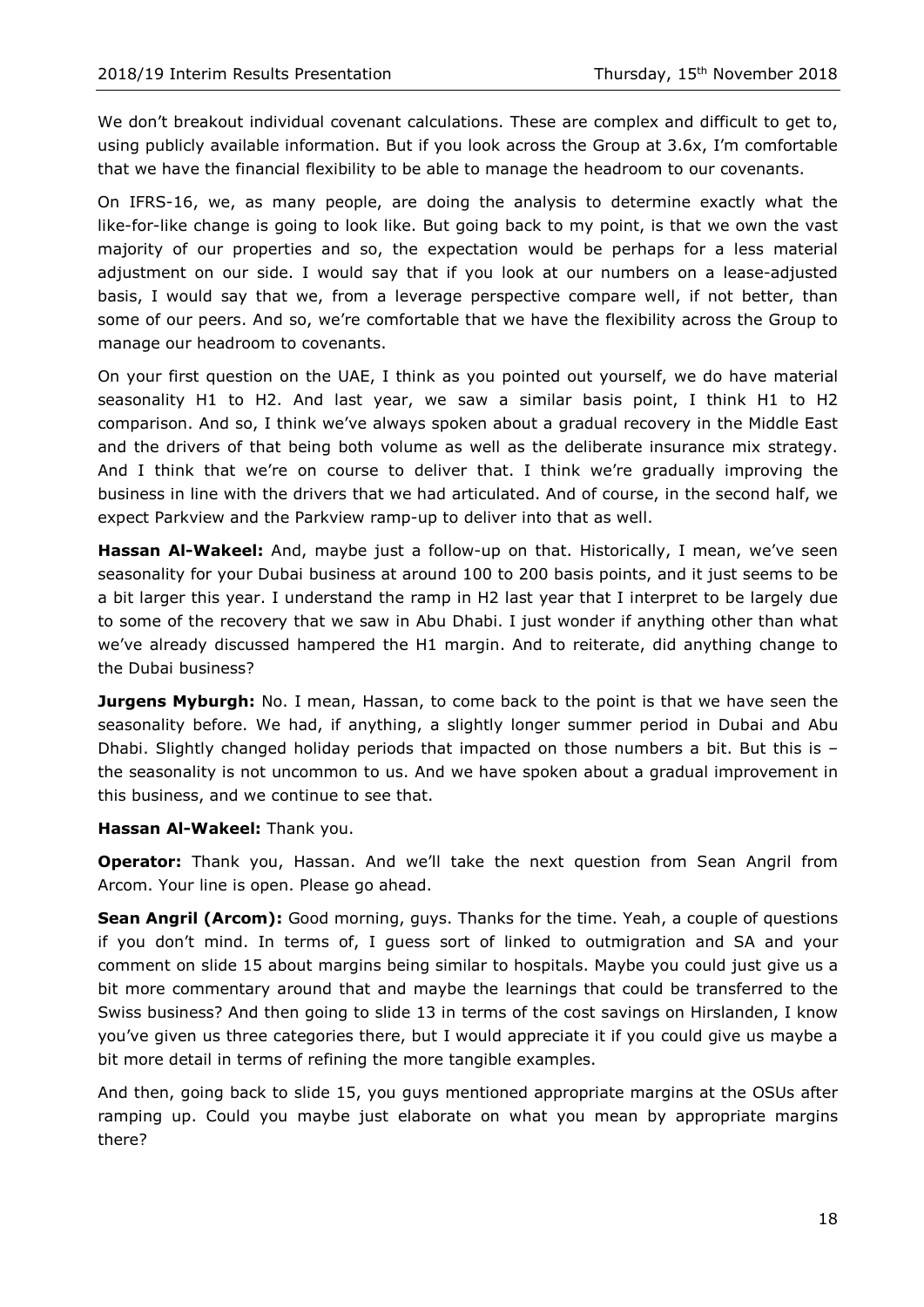And then, going back to the debt side, I think you – obviously you mentioned the – well, there's no information to get the covenants by platform. But from an outside point of view looking at a Group level, what is the main covenant that all – how should we be thinking about that borrowing hearing commentary that there is sufficient flexibility in the business? Thanks.

**Ronnie van der Merwe:** Thank you Sean. The first question is about day case surgery in South Africa, the margins there and what we've learned. We've got two scenarios in South Africa. We do a lot of day cases in our current facilities - in the inpatient facilities in a less efficient way, and that we are working quite hard on to make that most efficient. But, what we referred to in our slide, is our long-standing day case surgery centres, and you need to compare the markets. If you compare markets, you also need to take into consideration the price point at which the services are delivered. And in South Africa, what we've learned is it's a high-volume business and it's extremely efficient. It's standard work, so there's very little variation in terms of how operations are done.

If you stick to those principles of standard work, little as possible variation, very efficient, patients being very well prepared when they come in, mobilising them very quickly post operatively, then you can get the necessary volumes through on a day-by-day basis in order to make a reasonably good margin on it, and in effect, then also a reasonable return.

That's what we've learned in South Africa, and we've been going the same in the Middle East in the north wing of City Hospital is an outpatient surgery clinic there, as well. And the principles are similar in Switzerland. So, we are confident that we will be able to get to the point where we have outpatient surgery units that are running efficiently and making margins that puts us in a position where we can generate a reasonable return.

This will take time. It's not going to happen overnight, because it takes a lot of change management, but we are confident with regards to that.

I missed your second question, and while you – before you ask that question again or we give you a chance to remind us what that was, the fourth question was about covenants. I'm going to ask Jurgens to answer that one.

**Jurgens Myburgh:** So, Sean, yeah. Just again, the point is that if you look at it on a Group basis, the number that I quoted earlier, the 3.6x – and if you consider the fact that we have rich property ownership across the Group and then the fact that on a lease-adjusted basis, we're probably in line with and better than some of our peers. And if you wanted to you, you could look at interest cover as well. Where we're many multiple times covered. That gives me the comfort that we have the financial flexibility across the Group to manage the headroom to our covenants. So, if you look at SA and the Middle East, I think it's 2x levered, if not Middle East slightly lower than that. So, we have flexibility across the Group to be able to manage what we have to.

Your second question on Swiss cost savings. I think we've begun to be quite articulate about the specific areas that we are looking to address, whether it be personnel costs. Whether it be in procurement, which is in the bar chart, you can see procurement and if you cast your mind back to Capital Markets Day, we spoke quite a lot about procurement and this is and will continue to be a key focus area for us. Then, also looking at our back-office efficiencies and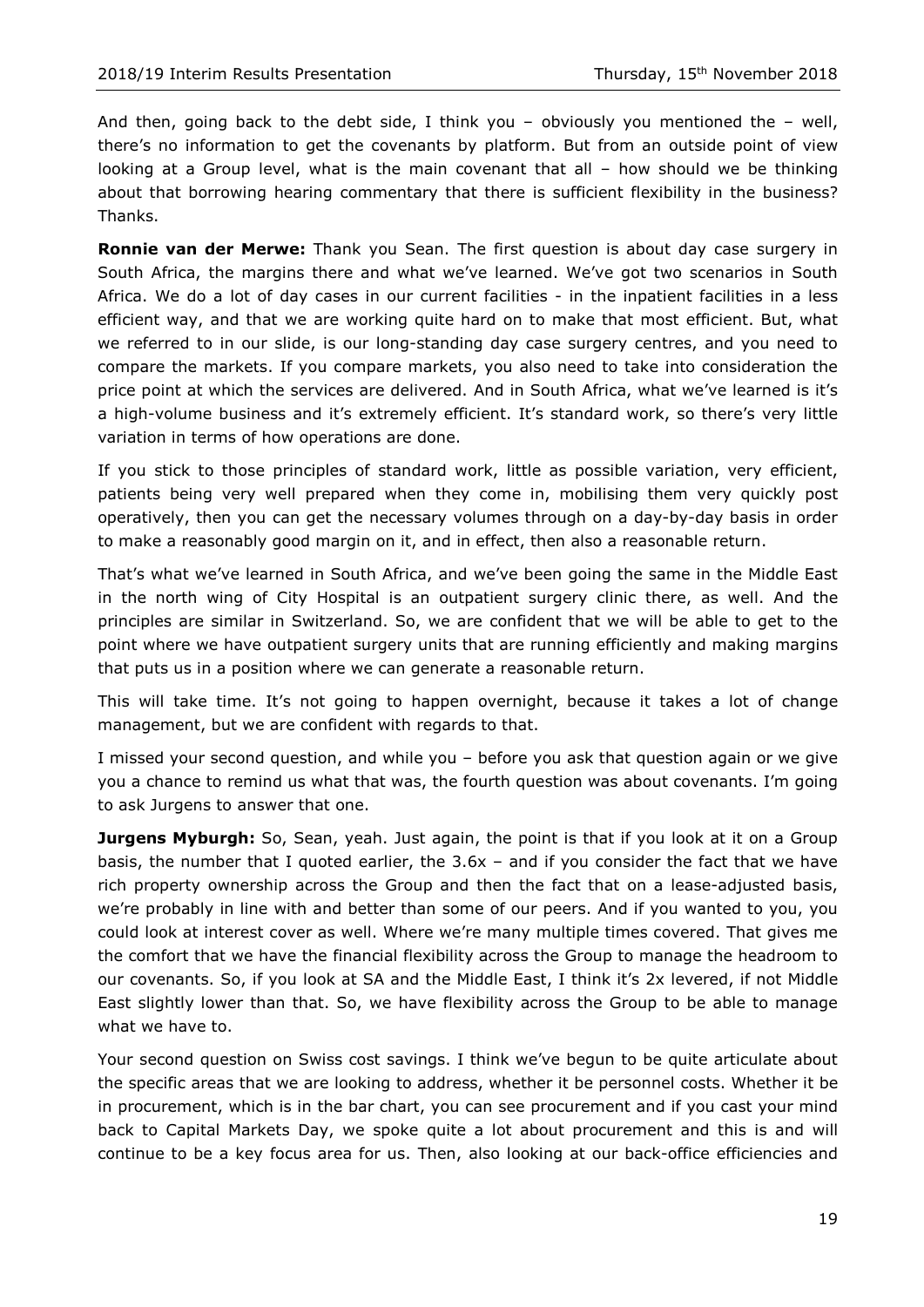savings around repairs and maintenance, marketing. Those sort of cost areas that we're just tightening up.

And then, just to add to Ronnie's point on OSUs and talking about – I think you said, 'appropriate margins.' I think if you cast your mind back to Capital Markets Day, what we indicated is that our Margins in the SA business, depending on volumes, our margins in our day clinics were in line with the rest of the business. And we'd look for something similar over time in the Swiss market as well, to be in line with the rest of the business.

**Sean Angril:** Okay. Awesome. Thanks, guys.

**Operator:** Thank you, Sean. We'll take the next question from Matthew Menezes. Your line is open. Please go ahead.

**Matthew Menezes:** Thank you. Good morning, everybody. So, I wanted to kind of tackle the Swiss debt question from a different angle. Is all that Swiss debt ring-fenced to Switzerland and to the Swiss assets? And I guess, kind of related to that, in the past, you've raised capital in other geographies, done rand issues in the SA to allocate capital to Switzerland. I guess with the Swiss margin uncertainty and all the regulatory question marks, does Switzerland have to be totally self-sufficient, self-funding? Or would you consider allocating more capital that you that you raise elsewhere to the Swiss assets going forward?

**Ronnie van der Merwe:** Thank you, Matt. This will be Jurgens, obviously.

**Jurgens Myburgh:** Thank you, Matthew. So, just to reiterate the point, our leverage across the Group is such that it's incurred in the same currency as the underlying cash flow, and it's ring-fenced with no cross guarantees and no cross defaults. I think the point that I'll make about the financial flexibility across the Group is that we have sufficient capacity to, if required, mobilise across the Group and fund across the Group to manage either operational growth or covenants or whatever the case may be. And I think that's the important point is to look at it on a Group basis and that's where I draw the comfort of the flexibility that we have as a Group.

**Matthew Menezes:** All right. Okay. Thanks. If I could just do a follow-up, related. So, you've got now the outmigration kind of list of procedures. Are you able to tell us what revenue percentage comes from those assets or for those procedures, as well as the relative price difference and try and give us some guidance? And I guess if not, what do you need information is outstanding that you need to get before you can give us guidance on the negative impact of that?

**Ronnie van der Merwe:** Matthew, we do these calculations. We do the analysis all the time. It's of very little relevance, because we backfill. As we move those out of the inpatient facilities, we backfill with other inpatient cases, and we see this outmigration as a potential for us to grow the day case surgery setting. And that's how we see it. We see it as an opportunity in a positive light. We've been able to backfill, and we are confident that we will continue to be able to backfill. We would like to get the backfill mix up in terms of supplementary insurance cases as well. And that's something that we're working hard on. So, that's the position we have, and this is how we see it.

**Matthew Menezes:** All right. Thank you very much.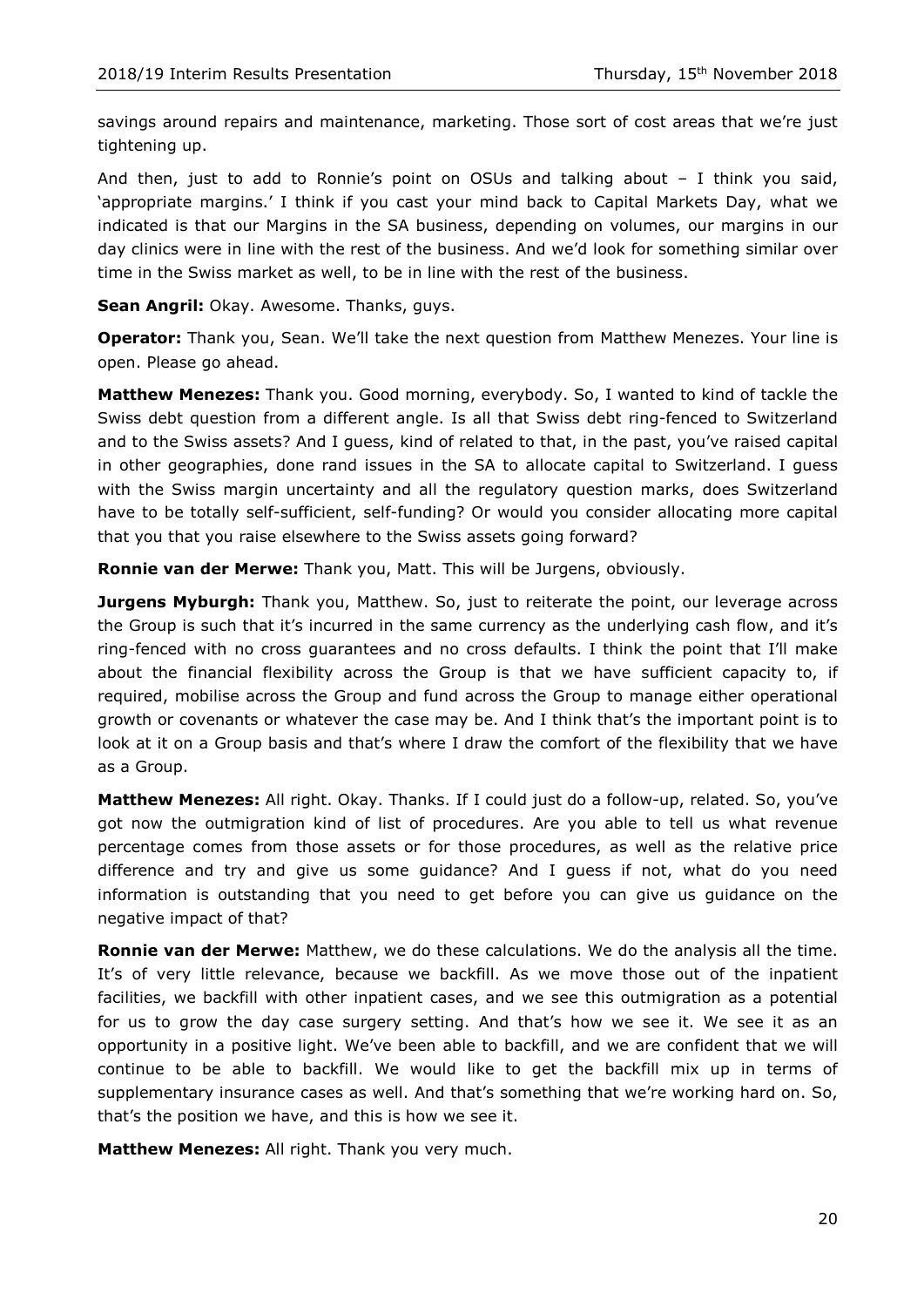**Operator:** Thank you, Matthew. And we'll take the last question from Hans Boström from Credit Suisse. Go ahead.

**Hans Boström (Credit Suisse):** Yeah. Good morning. Actually, following up on Matt's question, obviously from your guidance of the revenue being flat-ish in Switzerland despite the acquisition of Les Grangettes, it would suggest that you have a pretty conservative view on what the revenue impact will be from the reform. I mean is that a figure that from your budgets you would be able to share with us? Obviously, it is associated with uncertainty. We appreciate that. Alternatively, if you can't give that estimate in public, is there anything in the underlying business in terms of growth that you expect to change in the second half of the year relative to what we've seen in the first half of the year such that we can do our own calculations taking into account the acquisitions you made also in the first of October?

Secondly, you mentioned, interestingly, a strategy to increase service differentiation for different insurance categories in Switzerland. So, do you mind elaborating what it is you're planning to do that you haven't done so far. I'm struggling to understand that myself or imagine it, but it would be helpful to understand.

And thirdly in South Africa, as regards the day clinics business, and you have five more coming upstream, as I understand it in FY20. Could you give us a sense of what the incremental revenue contribution, netting that from any type of cannibalisation in your inpatient facilities might be for each of these units? That would be helpful. Thank you.

**Ronnie van der Merwe:** Okay, Jurgens, will you deal with the first question? And when we get to the third one, we'd just like Hans to elaborate a bit further. I'm not entire sure what I need to answer there.

**Jurgens Myburgh:** Thank you, Ronnie. Thank you, Hans. So, just on Swiss guidance, I think second half is informed by seasonality as you would have become used to in our Swiss business. We do generally see a stronger second half. As I articulated in talking about Switzerland, what we saw in the first half was activity levels up and revenue per case was down due to the changes in the regulatory environment. And so, this is what informed our thinking into the second half.

But to be fair, the regulatory changes and the rapid implementation of that continues to unfold, as we said. And, on the 1 January 2019, the federal lists will go out with their exclusion criteria, and I think we've taken into account the volumes that we've seen, the tariff adjustments that we've seen, the seasonality to inform our second half. And then, I think as we head to the end of FY19, we'll be better informed to then start talking to you about FY20 as well.

On the SA business and day surgery business, your third question, it's  $-$  as I said, the anticipation given a certain volume assumption would be for us that we expect over time for those businesses to deliver the same margins as we see in the rest of the business. But, I think it's very early to at this stage give an indication of what that would look like, both in a day surgery environment as well as in an inpatient environment.

I think just to – qualitatively to say, though, that as we've indicated before, that these facilities follow a deliberate strategy of co-location to our very busy hospitals. And so, the anticipation would be that the lower acuity work will go into these facilities within a filling of